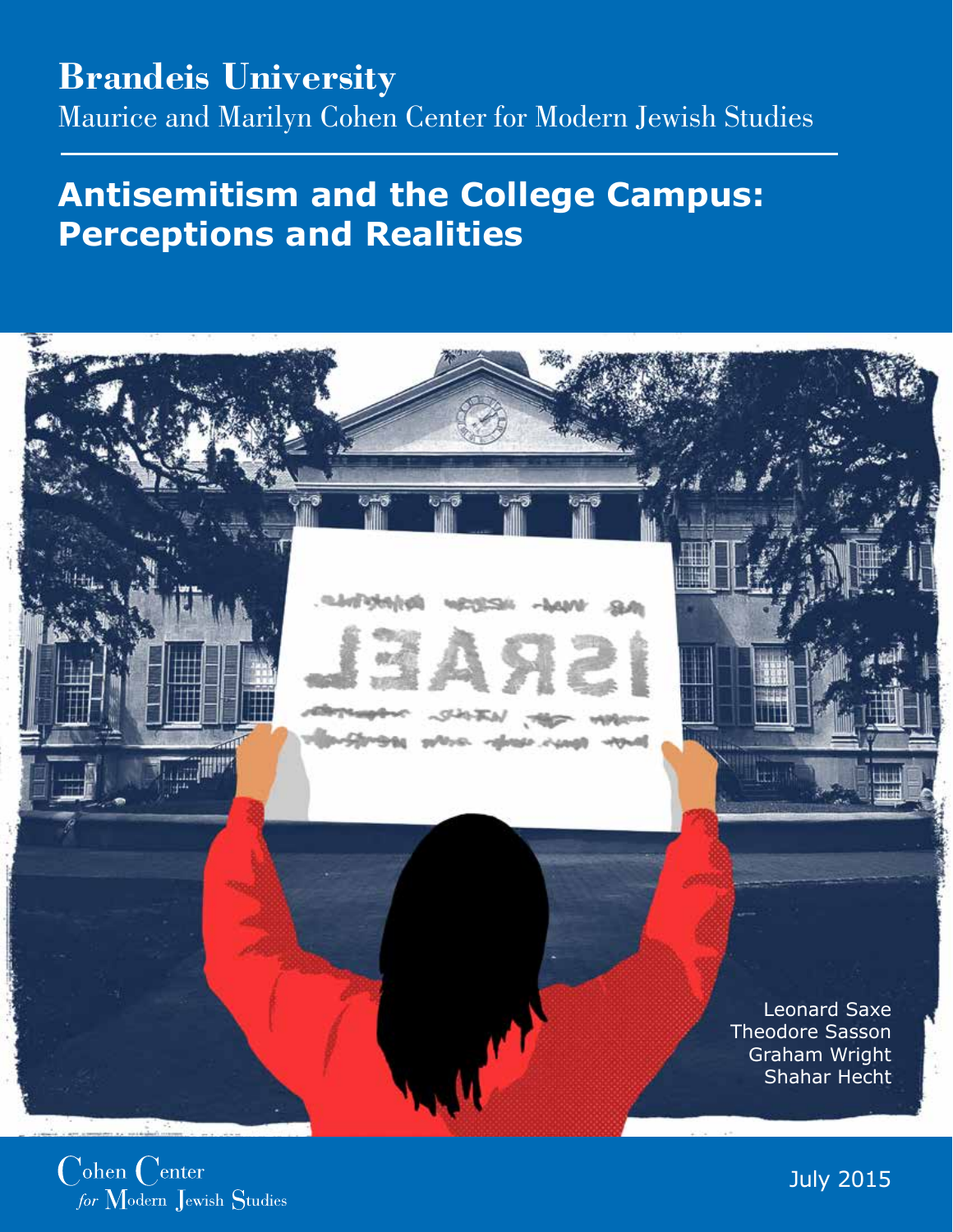© 2015 Brandeis University Maurice and Marilyn Cohen Center for Modern Jewish Studies www.brandeis.edu/cmjs

The Cohen Center for Modern Jewish Studies (CMJS), founded in 1980, is dedicated to providing independent, high-quality research on issues related to contemporary Jewish life.

The Cohen Center is also the home of the Steinhardt Social Research Institute (SSRI). Established in 2005, SSRI uses innovative research methods to collect and analyze sociodemographic data on the Jewish community.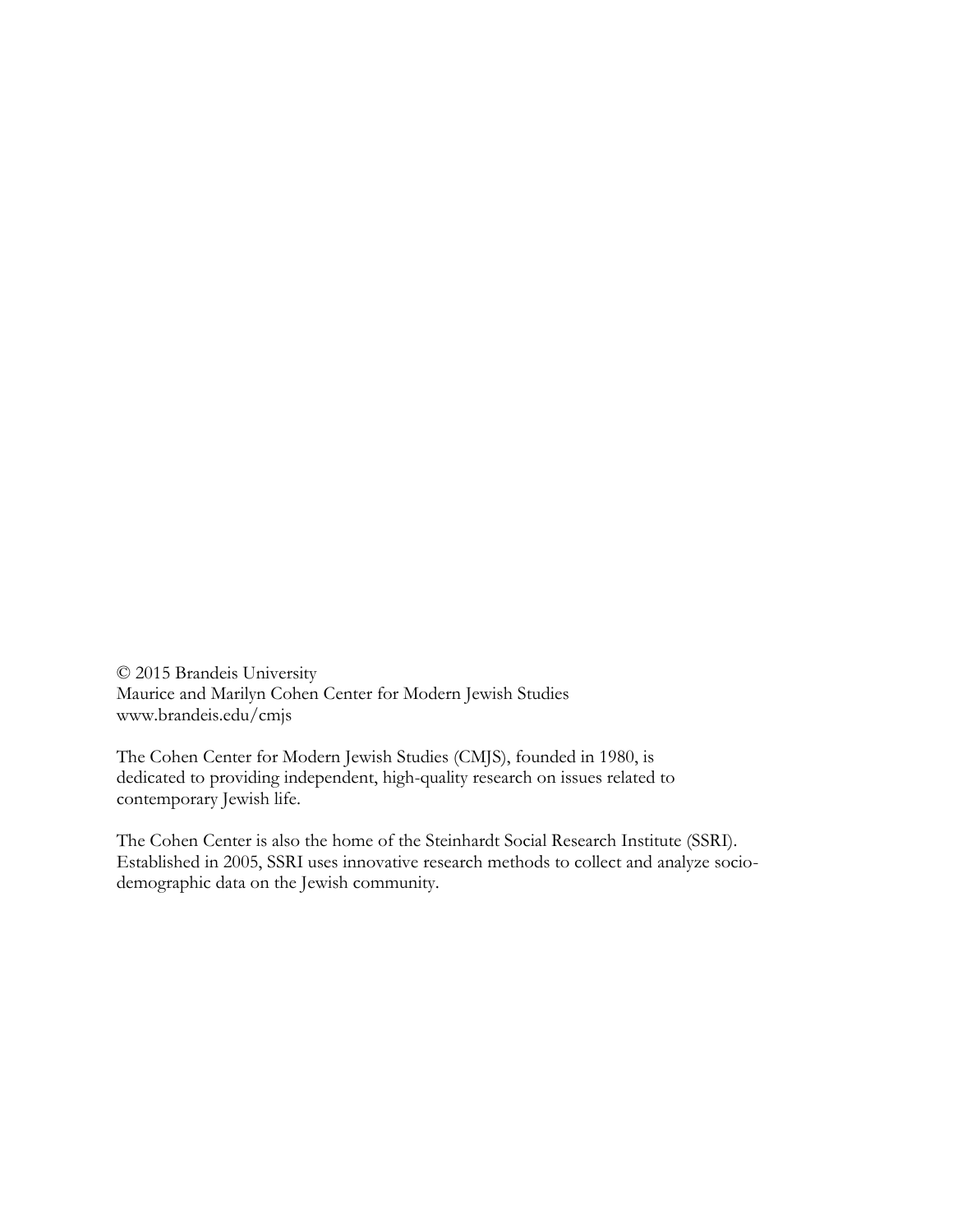## Acknowledgments

We gratefully acknowledge Taglit-Birthright Israel for embracing research on Diaspora Jewry as an essential part of developing its educational initiatives. We, in particular, thank members of Taglit's professional leadership, including Gidi Mark (CEO), Prof. Barry Chazan (Educational Consultant), Prof. Gil Troy (Chair, International Education Committee), Dr. Zohar Raviv (International VP of Education), and Carolyn Kupietzky (Director of Planning and Strategy Implementation) for encouraging our work as independent scholars.

The study also benefited from material and other support from our host institutions, the Cohen Center for Modern Jewish Studies and the Steinhardt Social Research Institute at Brandeis. We are, in particular, grateful to our research team. Sarah Meyer and Viktoria Bedo expertly developed the online version of the survey and managed data collection. Antero Ortiz provided technical support. Micha Reiser provided essential support preparing a dataset for analysis. Deborah Grant and Masha Lokshin provided exceptional editorial and production support. We are also very appreciative for feedback on the report from our CMJS colleagues Dr. Matthew Boxer, Professor Charles Kadushin and Michelle Shain. Their comments were very helpful and measurably enhanced the report.

Our cover was designed by Max Stern.

We also thank several colleagues, including Professors Barry Berger (University of Haifa/University of South Florida), David Mittelberg (Oranim College), and Ilan Troen (Brandeis University/Ben Gurion University) for comments during various stages of developing this project.

Our gratitude to colleagues notwithstanding, the authors take full responsibility for the design, conduct, and results of the study.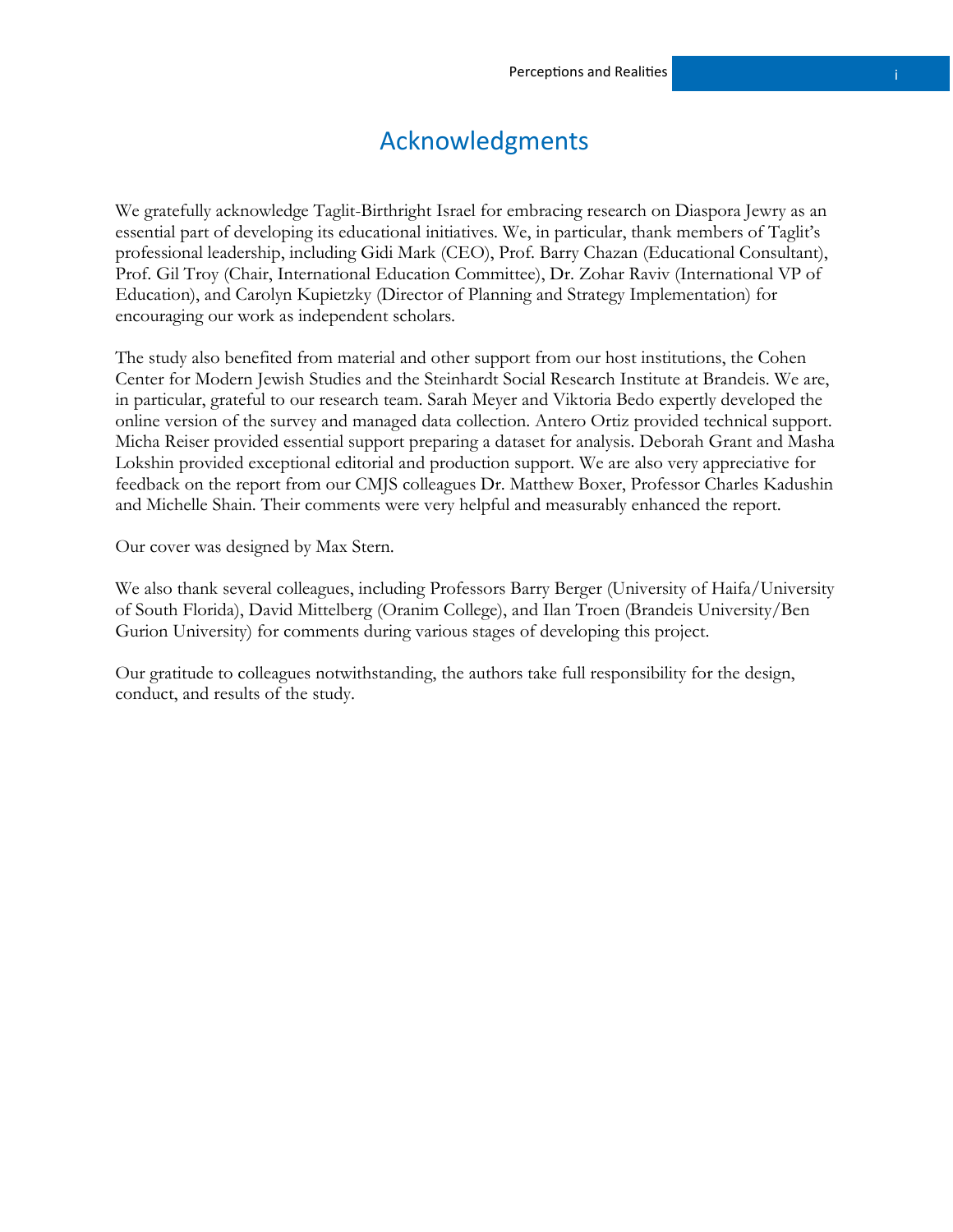Antisemitism and the College Campus ii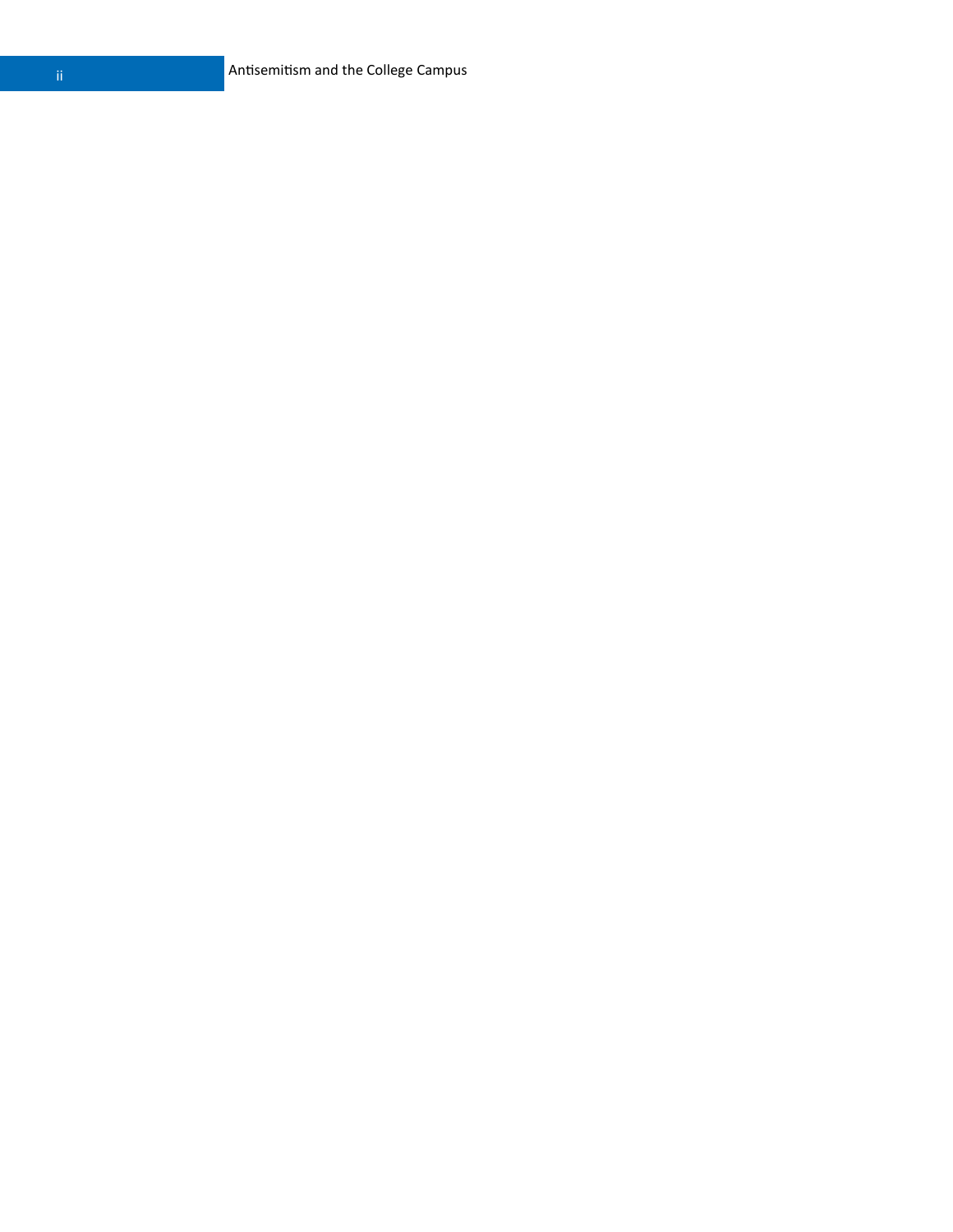## **Table of Contents**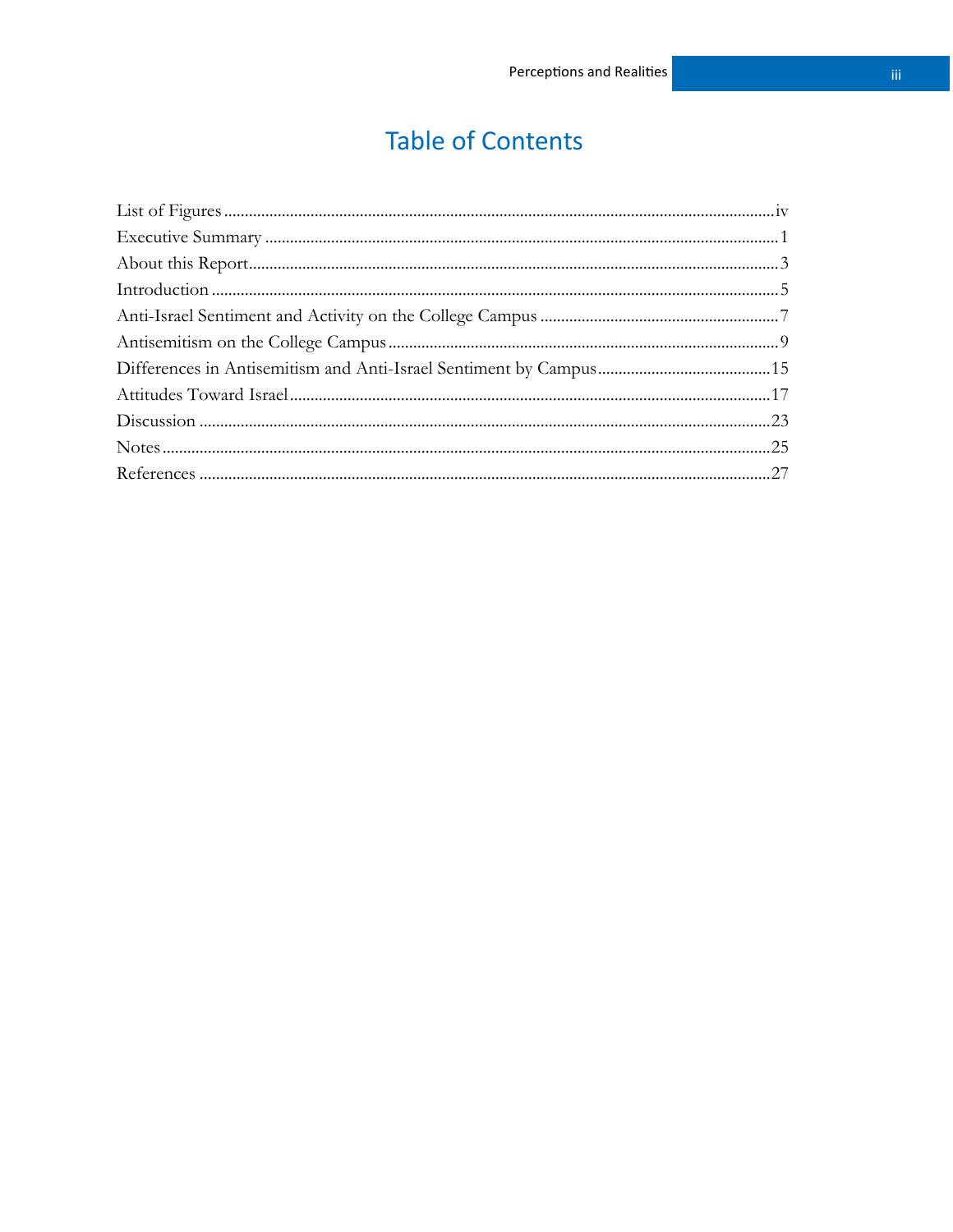# List of Figures

| Figure 2. Hostility toward Israel on campus "fairly" or "very" big problem       |  |
|----------------------------------------------------------------------------------|--|
|                                                                                  |  |
|                                                                                  |  |
|                                                                                  |  |
| Figure 5: Being blamed for Israel's actions because you're a Jew at least        |  |
|                                                                                  |  |
|                                                                                  |  |
| Figure 7: Hostility toward Jews on campus "fairly" or "very" big problem         |  |
|                                                                                  |  |
|                                                                                  |  |
| Figure 9: Being personally verbally harassed by individual characteristics 12    |  |
|                                                                                  |  |
|                                                                                  |  |
| Figure 12: Connection to Israel (summer 2014 and summer 2015 Taglit              |  |
|                                                                                  |  |
| Figure 13: Connection to Israel by political ideology (summer 2014 and summer    |  |
|                                                                                  |  |
|                                                                                  |  |
| Figure 15: Checking news about Israel and following the 2015 Israeli election 20 |  |
|                                                                                  |  |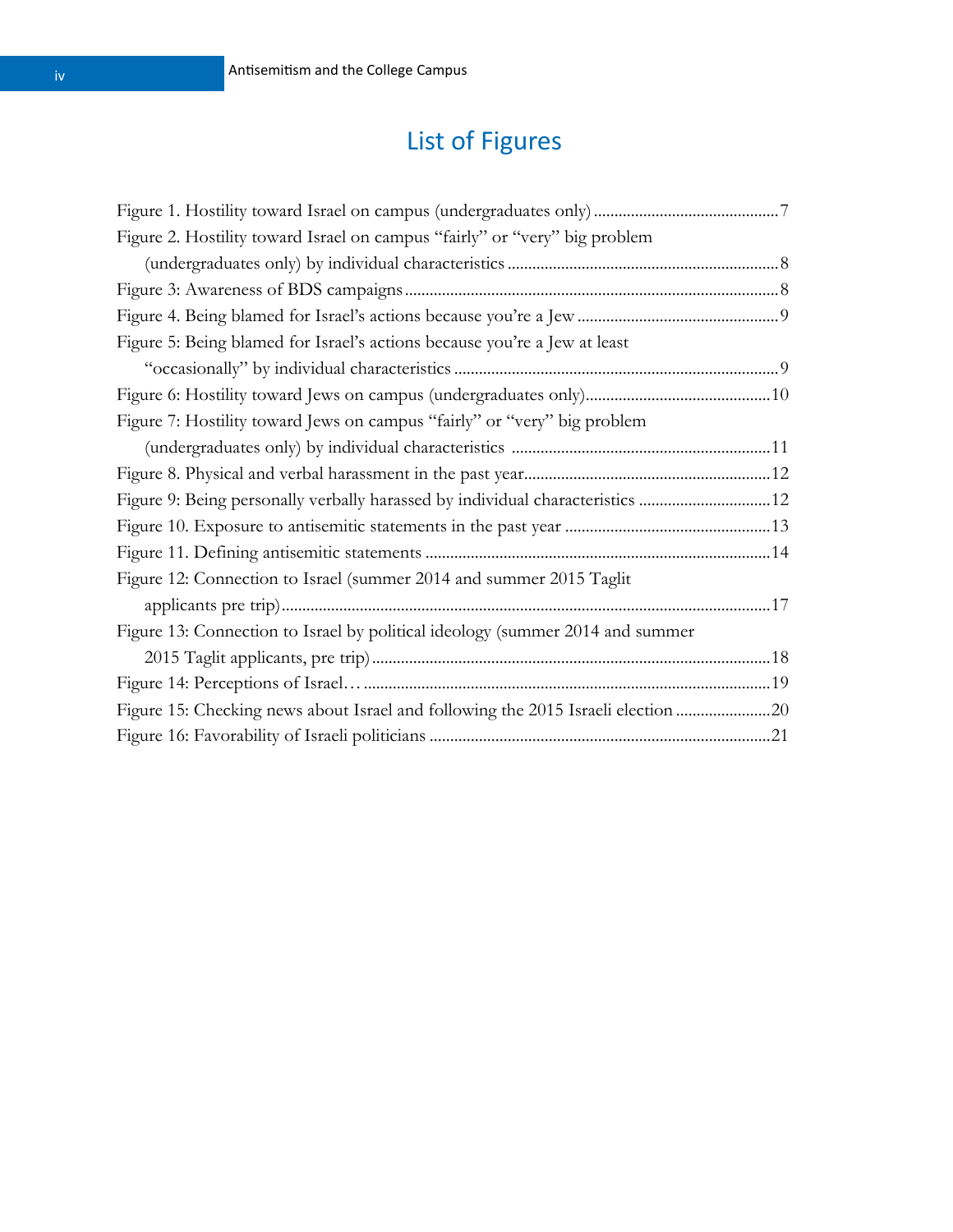## Executive Summary

In 2015 US and Canadian college campuses were the settings for a wave of anti-Israel campaigns and events. Coming in the wake of the Israel-Hamas war in summer 2014, the incidents included campaigns to promote Boycott, Divestment, and Sanctions (BDS) of Israel. Although media reports of anti-Israel incidents and antisemitism have attracted substantial attention, there have only been a few attempts to study these issues systematically.

The present study was designed to understand the extent of hostility toward Israel and antisemitism on North American campuses and to assess the relationship between these trends and Jewish students' support for and connection to Israel. The study draws on a survey of US and Canadian college students and young adults who applied to go on a tenday educational Israel experience with Taglit-Birthright Israel. The survey was conducted in April 2015 before the applicants left for Israel.

#### **Key findings:**

- More than one-quarter of undergraduate respondents describe hostility toward Israel on campus by their peers as a "fairly" or "very big" problem and nearly 15 percent perceive this same level of hostility toward Jews.
- Nearly one-quarter of respondents report having been blamed during the past year for the actions of Israel because they were Jewish. Twenty percent report that this happened occasionally and five percent that it happened frequently or all the time. About one-third of college undergraduate respondents report having been verbally harassed during the past year because they were Jewish.
- Nearly three-quarters of respondents report having been exposed at one time during the past year to at least one of six antisemitic statements, including the claims that Jews have too much power and that Israelis behave "like Nazis" toward the Palestinians.
- Connection to Israel is the strongest predictor of perceiving a hostile environment toward Israel and Jews on campus and, to a lesser extent, of personal experiences of antisemitic verbal harassment. It is likely that those who are highly connected to Israel become a target of antisemitic or anti-Israel sentiment because they make their support for Israel known. It is also likely that those who are more connected to Israel are more sensitive to criticism of Israel, or more likely to perceive such criticism as antisemitic.
- A few schools have particularly high levels of hostility toward Jews or Israel. In particular, Canadian universities, schools in the California state system, and, to a lesser extent, large land-grant universities in the Midwest are over-represented among schools with the highest average levels of hostility toward Jews and Israel. There are, however, no systematic differences among universities in average rates of antisemitic verbal harassment.
- Despite a significant number perceiving their campus environment to be hostile to Israel and Jews, students report high levels of connection to Israel: A third report feeling "very much" connected to Israel and another third report feeling "somewhat" connected. These levels of connection are higher than those found among similar individuals in 2014, before the Israel-Hamas conflict.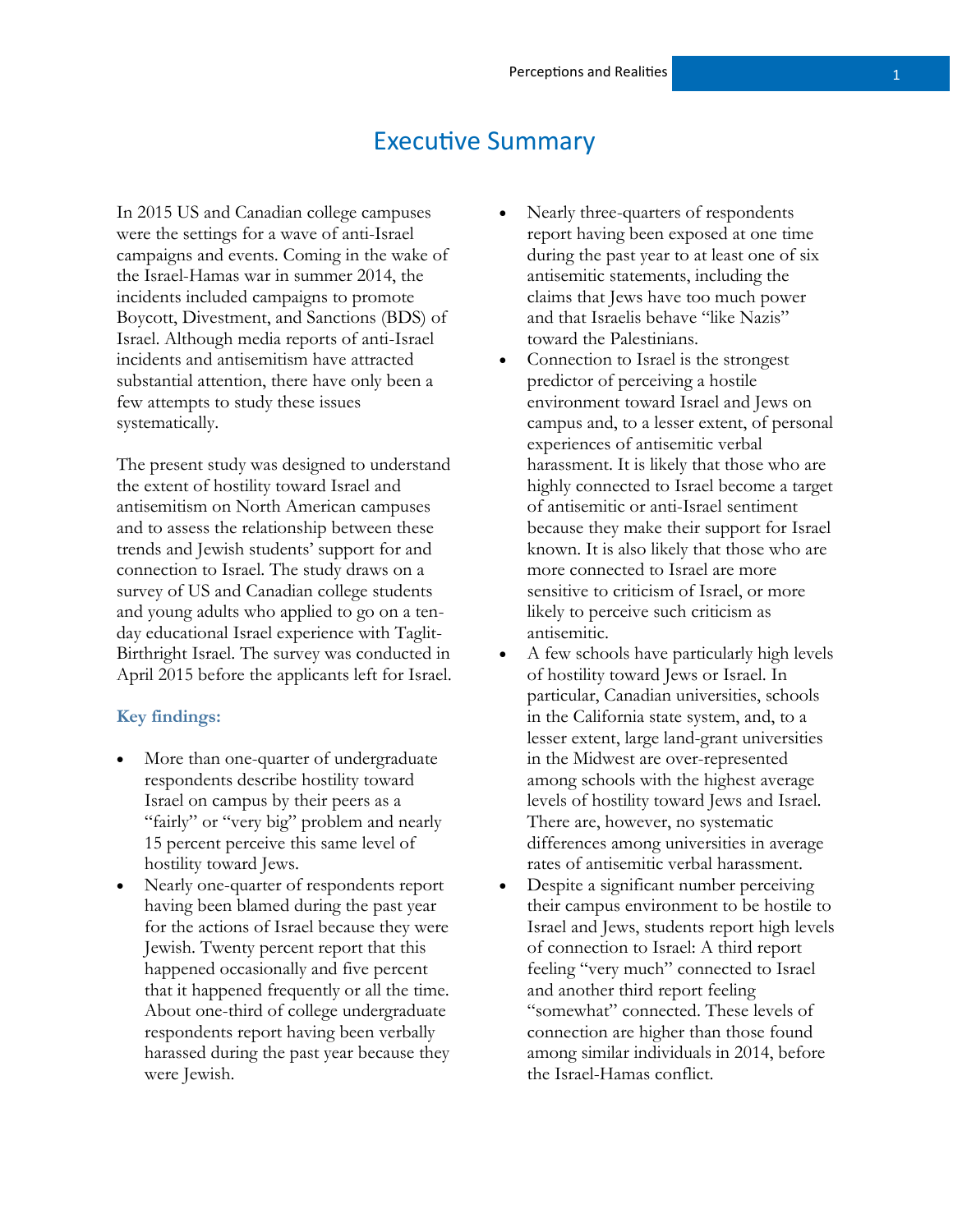Less than a quarter of respondents indicate having followed news of the Israeli elections—which were held in the month prior to the survey—"somewhat" or "very much." In addition, respondents appear to have a low level of knowledge and/or few firm convictions about Israeli politics.

The present report documents the prevalence of antisemitism and anti-Israel sentiment on North American campuses in spring 2015. The findings highlight the complex relationship between emotional attachment to Israel and perceptions of hostility toward Jews and Israel.

Campuses are a focal point for controversy over Israel, and Jewish students are exposed not only to such disputes, but also interventions such as Taglit-Birthright Israel that are designed to strengthen their Jewish identities and connection to Israel. To the extent that anti-Israel hostility and antisemitism on college campuses intensifies, it threatens to make college campuses more problematic places for Jewish students. Although this does not seem to be the case at present, if a significant number of Jewish students choose to avoid Jewish and Israelrelated activities (including Taglit), the effects may be widespread and long lasting. The situation calls out for further study.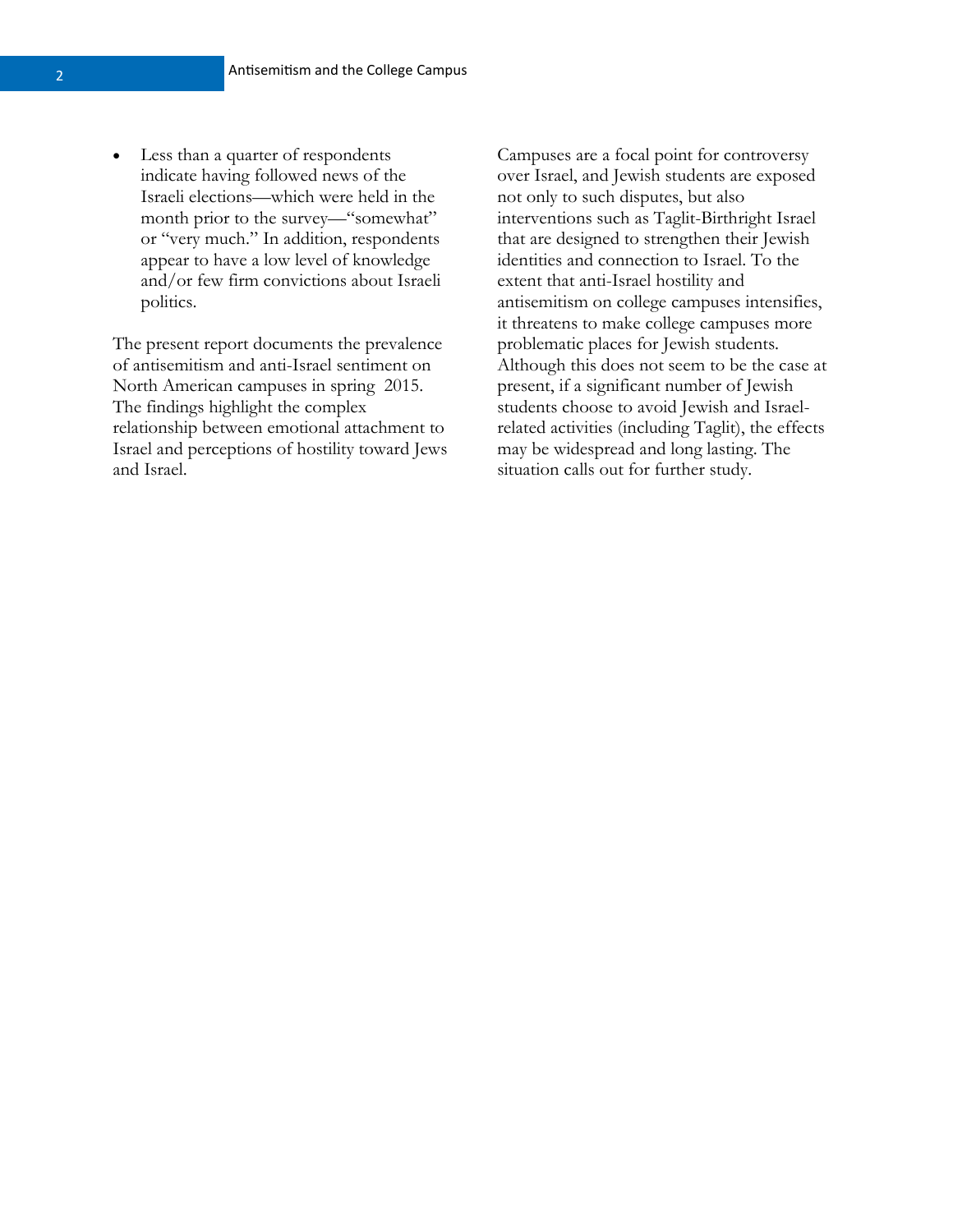### About this Report

The present study is based on a survey conducted by researchers from the Cohen Center for Modern Jewish studies at Brandeis University. The survey targeted a sample of eligible applicants to summer 2015 Taglit-Birthright Israel trips. Data were collected April 15 – May 7, 2015 before any respondents traveled to Israel. The survey was conducted via an online questionnaire, and respondents were offered the opportunity to win one of three \$100 Amazon.com gift cards. The sample frame included approximately 32,000 individuals. A simple random sample of 12,049 eligible applicants was drawn from the frame. The response rate (AAPOR RR2) was 26.6 percent with 3,199 respondents completing the survey. A more detailed description of the methodology of this study can be found in Technical Appendix B.

Weights were calculated to adjust for differences between the characteristics of respondents and known characteristics of the population and were applied to each analysis as appropriate. The weights adjust for nonresponse bias with respect to gender, age, and number of previous applications to Taglit. There was no nonresponse bias with respect to Jewish denomination or parental intermarriage, so no weighting adjustments were made on these variables. Throughout the report, where descriptive statistics (such as two-way tables of frequencies) are presented, the substantive relationships between the variables has been confirmed by a number of more sophisticated analytic paradigms, including regression analysis and multi-level modeling. The results of all these additional analyses can be found in Technical Appendices C and D.

The analyses described in this report treat respondents who were pursuing undergraduate degrees at the time of the survey, as informants about their campus climate. The experiences of these students are likely to represent those of a "typical" college student living on campus. The analyses focusing on campus climate are limited to these respondents only and are so noted in the description of the charts. Other analyses include all respondents and, where significant differences between undergraduates and other respondents were found, they are reported in the charts and text.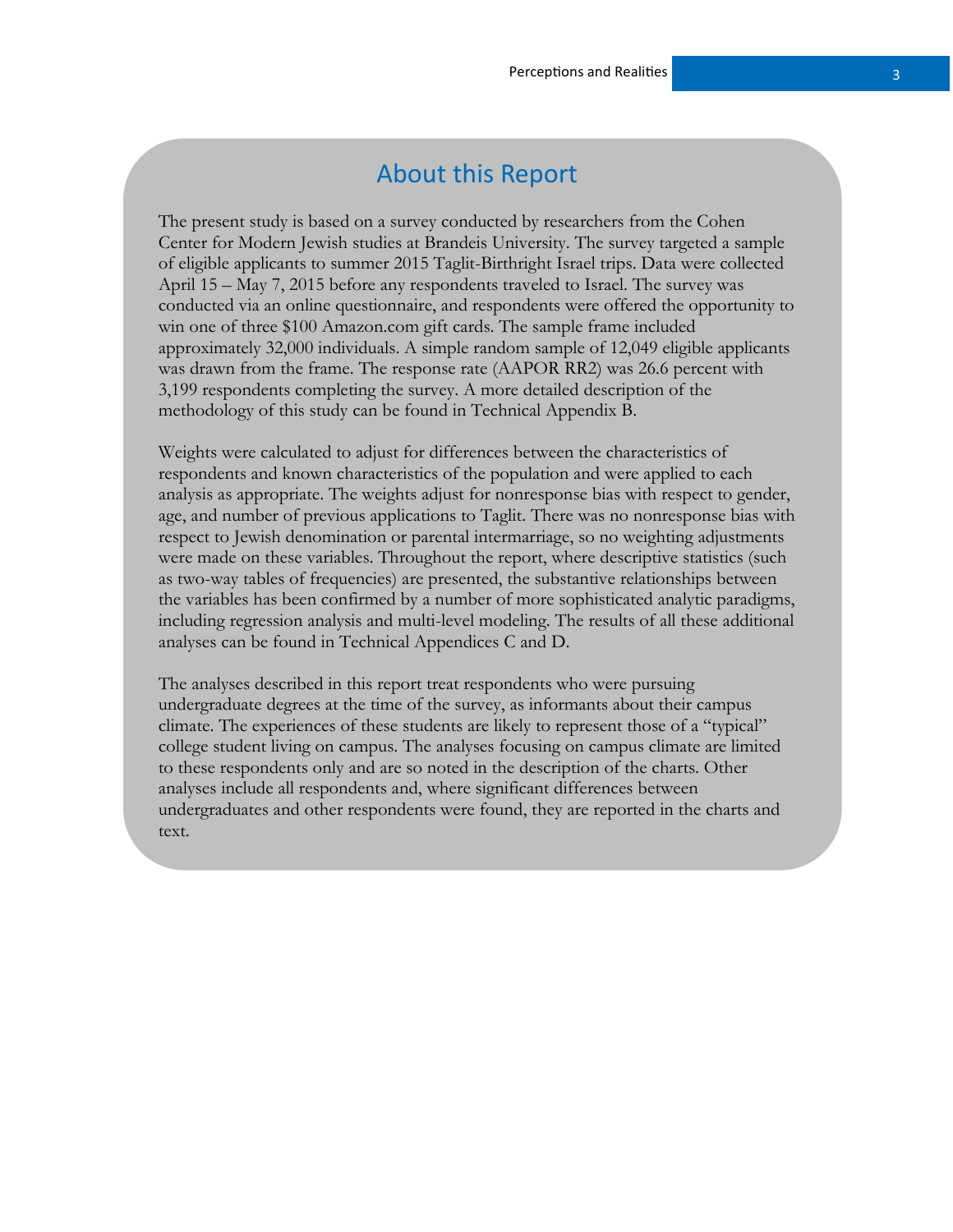Antisemitism and the College Campus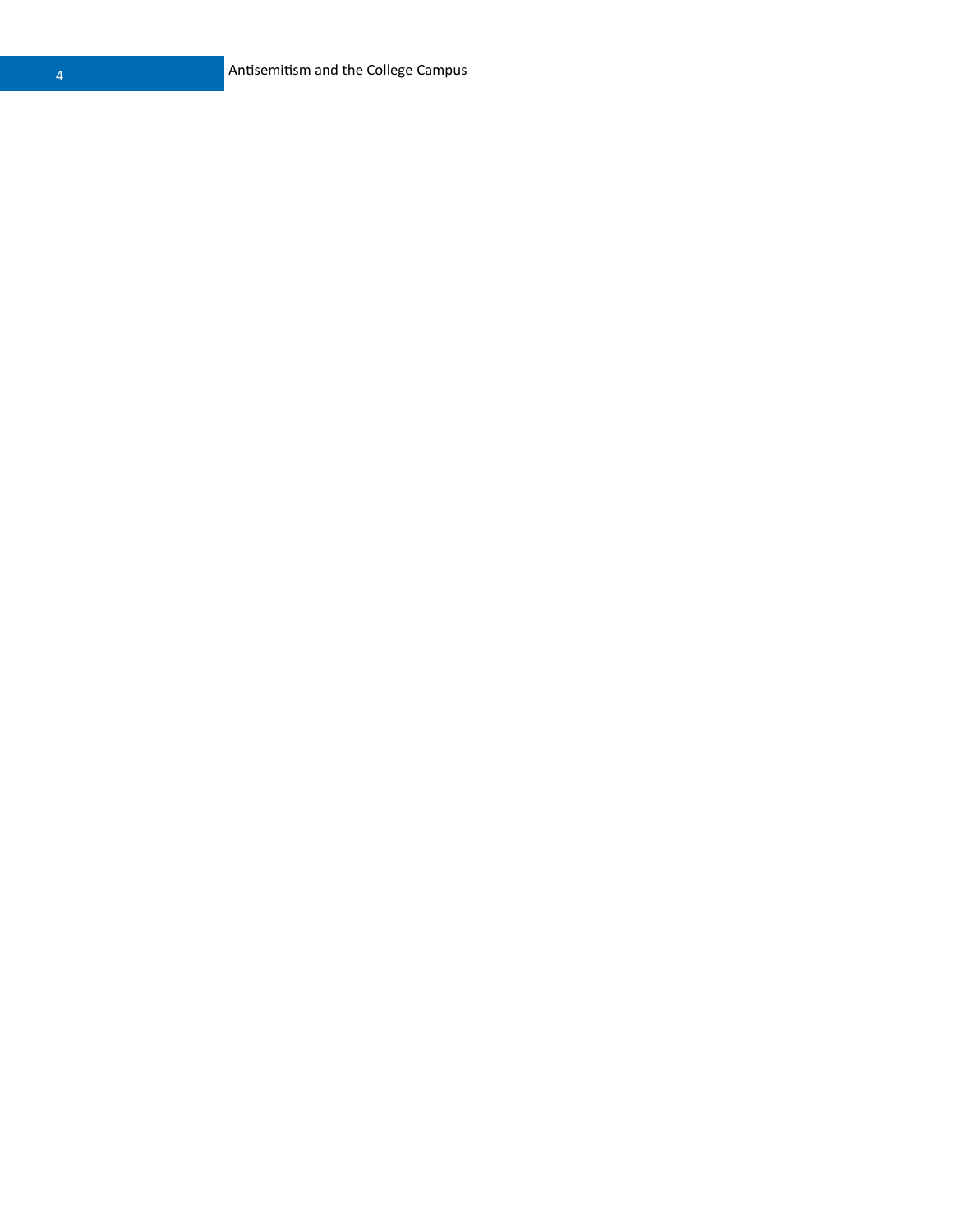## Introduction

In 2015 US and Canadian college campuses experienced a wave of anti-Israel campaigns and events. Coming in the wake of the Israel-Hamas war in summer 2014, the incidents included campaigns to promote Boycott, Divestment, and Sanctions (BDS) of Israel seen by many as threatening to Israel's security and as a contemporary manifestation of antisemitism (see Nelson & Brahm, 2014). In response to these events, substantial new resources are being assembled for Israel education and Israel advocacy on American campuses. To inform and guide this response, systematic data about the nature and extent of hostility toward Israel and antisemitism on campus are needed. The present study was designed to provide empirical evidence to assess the extent of hostility toward Israel and antisemitism on North American campuses and to understand their relationship to Jewish students' support for and connection to Israel.

#### **What do we know already?**

Media reports of anti-Israel incidents and antisemitism have been widely disseminated and have attracted substantial attention, yet few studies have collected systematic data about these incidents and their impact on Jewish students.<sup>1</sup> In 2012, the American-Israeli Cooperative Enterprise (Bard & Dawson, 2012) found anti-Israel activity concentrated on a limited number of campuses: One-third of the incidents were on only ten campuses. A more recent assessment by The Israel Campus Coalition (ICC, 2014), of what they characterize as detractor and supporter events on campus, found marked changes since 2012. There had been modest increases in detractor and support events from 2012 to 2013 and, then, a "staggering" increase—in the wake of the Israel-Hamas war—from 2013-14 to 2014-15 in both types

of events. The number of campuses affected by these events also increased with anti- and pro-Israel events occurring at more than 150 institutions in 2014 (ICC, 2014).

An October 2014, Anti-Defamation League (ADL) report focused on the Israel-Hamas war as the cause of a 100 percent increase in the number of anti-Israel events in September and October 2014 compared to the previous year. Almost 40 percent of these events involved BDS. The ADL also reported that more than 50 "extremely one-sided" programs about Israel were sponsored by academic departments in the 2012-13 and 2013-14 academic years.

Along with reports that catalog hostile incidents on campus, several surveys have been conducted to assess students' perceptions of anti-Israel and antisemitic activity on their campuses. The most prominent is Kosmin and Keysar's (2015) study of more than 1,000 Jewish students, sampled from college students across the US with Jewish ethnic names. The study, which was conducted in early 2014, reported that more than half of the respondents had experienced or witnessed antisemitism in the previous year.

At the same time that evidence exists of increased anti-Israel and antisemitic activity, there is also evidence that connection to Israel among Jewish young adults increased in the aftermath of the Israel-Hamas war. Surveys of applicants to Taglit-Birthright Israel (Shain, Saxe, Hecht, Wright & Sasson, 2015; Shain, Hecht, & Saxe, 2014) conducted in August and in September of 2014 documented strong support for Israel during the conflict, and found that even those applicants who did not participate in Taglit were more connected to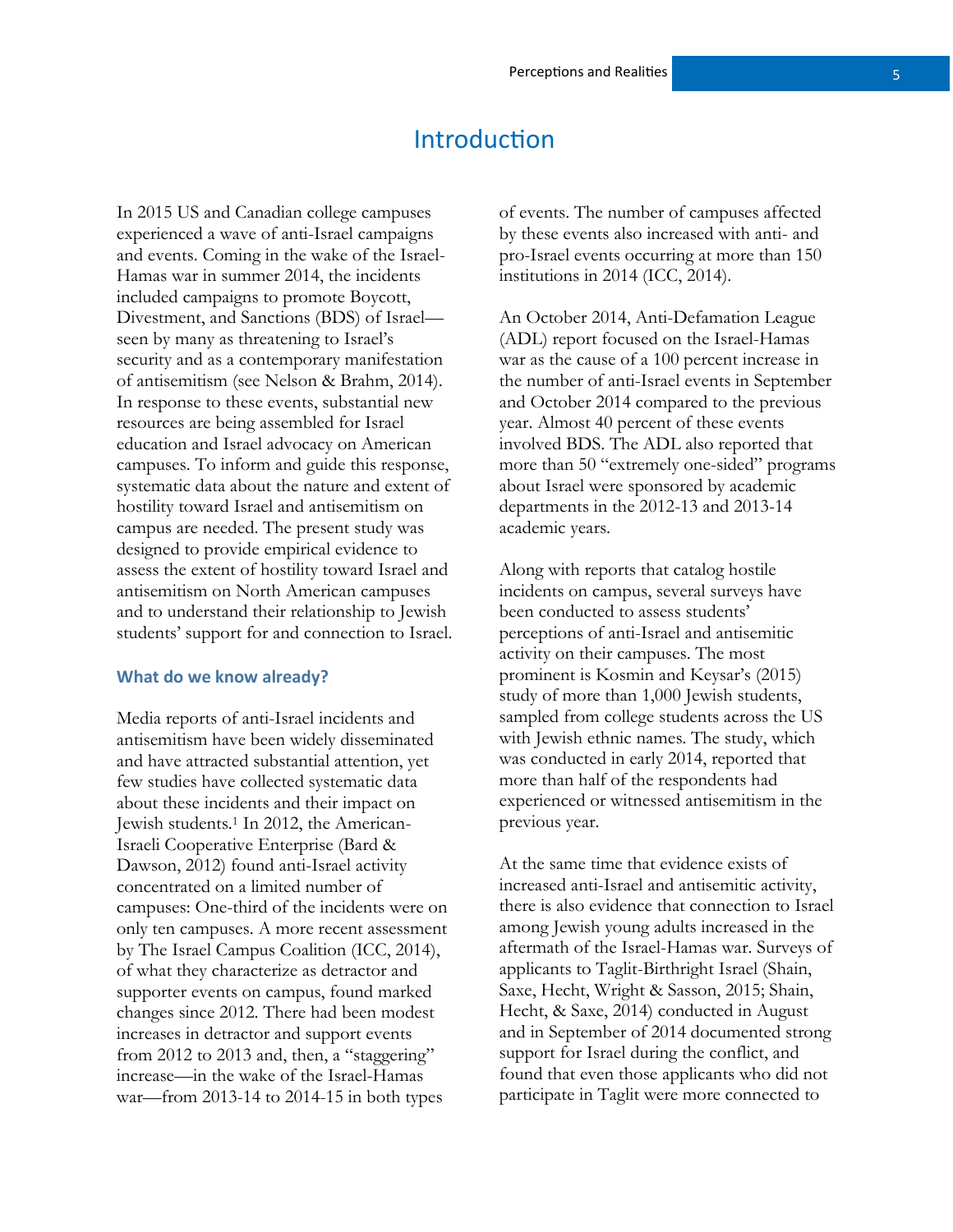Israel in September than they were the previous April. Support for Israel's position during the conflict and increased feelings of connection cut across demographic categories and included self-defined liberals as well as moderates and conservatives. These findings were in marked contrast to surveys of the broader American public which showed that young adults (18-29 year olds) were not very supportive of Israel during the war (Pew Research Center, 2014).

The rise in support for Israel over summer 2014 among Jewish students and other young adults is consistent with long-standing trends that show support increasing in the aftermath of attacks against Israel (Phillips, Lengyel, & Saxe, 2002). Participation in Israel educational tourism like Taglit has also likely contributed to increased connection to Israel (Saxe & Chazan, 2008; Shain et al., 2015), since participating in Taglit was found to increase connection to Israel above and beyond the increase observed for nonparticipants. The development of a host of pro-Israel initiatives both on and off campuses may also have played a role (see Koren, Fleisch & Saxe, In press). And finally, the increase in the number of academic course offerings about Israel at the undergraduate level in colleges and universities in North America may have contributed to increased support (see Aronson, Koren, & Saxe, 2013).

#### **What will we learn from this study?**

Without question, Israel is a focus of controversy on many college campuses. The extent to which criticism of Israel's policies has translated into hostility rooted in antisemitism is not known. It is also unclear how the sometimes vitriolic debate about Israel is affecting Jewish students, both in terms of their perception of safety in

expressing their Jewish identities and their involvement with the Jewish community and Israel.

The findings in this report draw on a survey conducted in spring 2015 of US and Canadian college students and other young adults who applied to Taglit-Birthright Israel, but had not yet gone on Taglit trips at the time of the survey. Applicants to Taglit represent the diversity of Jewish students and young adults, not only those who are highly educated Jewishly and already engaged. Their diversity makes them a useful population for studying the attitudes and behaviors of young Jews. Respondents who were undergraduate students at the time of the survey serve, for the purposes of this study, as informants about their campus environments.

This study enables us to explore the prevalence of various forms of antisemitism and hostility toward Israel on campus. It distinguishes between specific incidents of antisemitic harassment and a perceived environment of hostility toward Israel and Jews. In addition, the study explores the extent to which criticism toward Israel evolves into antisemitism and how respondents' views about Israel affect their experience and perceptions of the problem. These findings provide a baseline against which future developments can be assessed.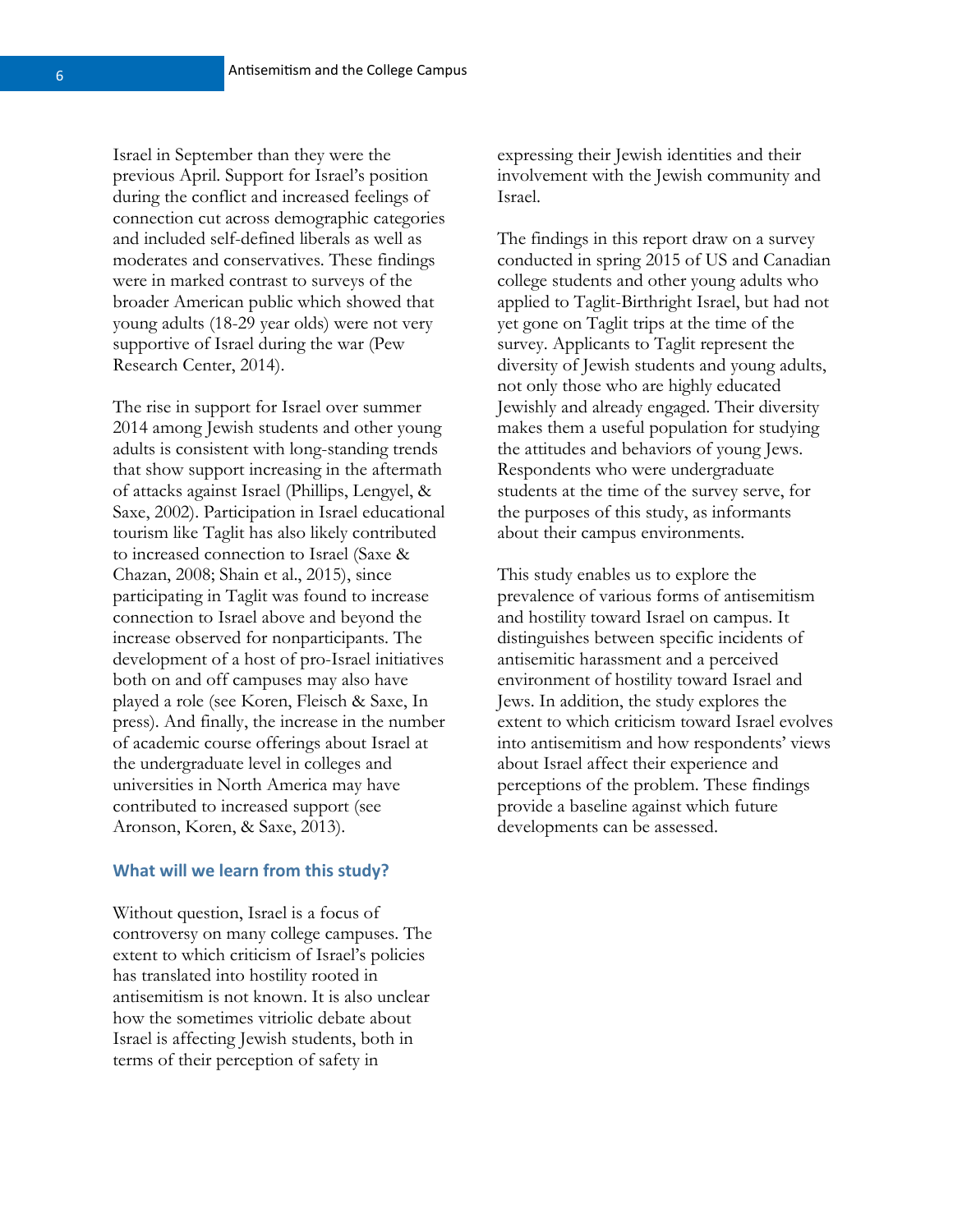## Anti-Israel Sentiment and Activity on the College Campus

Undergraduate respondents were specifically asked for their personal assessment of hostility toward Israel on their campus, as expressed by their peers and by their professors. **More than one-quarter of these students described hostility toward Israel among their peers as a "fairly" or "very" big problem** (see Figure 1). Hostility emanates mostly from students' peers, but nearly 10 percent of students reported that hostility from faculty was a problem.

Certain individual characteristics were associated with a greater likelihood of viewing hostility toward Israel as a problem on campus. As shown in Figure 2, higher levels of connection to Israel were most influential in relation to viewing hostility toward Israel as a problem. Although respondents who described their political orientation as conservative (who comprise a small minority of respondents) were more likely to view hostility toward Israel as a problem, this is merely because they tend to be the most connected to Israel.<sup>2</sup> Similarly, those with more Jewish education and those with inmarried parents were more likely to see

hostility toward Israel as a problem, but this is a function of their higher levels of connection to Israel. Female undergraduates were more likely to see hostility toward Israel as a problem, but the difference is small.

As a way to understand the potential correlation between the increased visibility of the BDS movement and the perception of hostility toward Israel on college campuses, the survey assessed the awareness of the movement among young Jewish adults. All respondents, whether they currently attend college or not, were asked how much they had heard about BDS campaigns (Figure 3). About half of the respondents reported having heard something about BDS; about one-third had heard "some" or "a great deal" of information. Current undergraduates were significantly more likely to have heard about BDS than other young adults. Additionally, those undergraduates who were most familiar with BDS activities were substantially more likely to see hostility toward Israel by students on their campus as a problem.



#### Figure 1. Hostility toward Israel on campus (undergraduates only)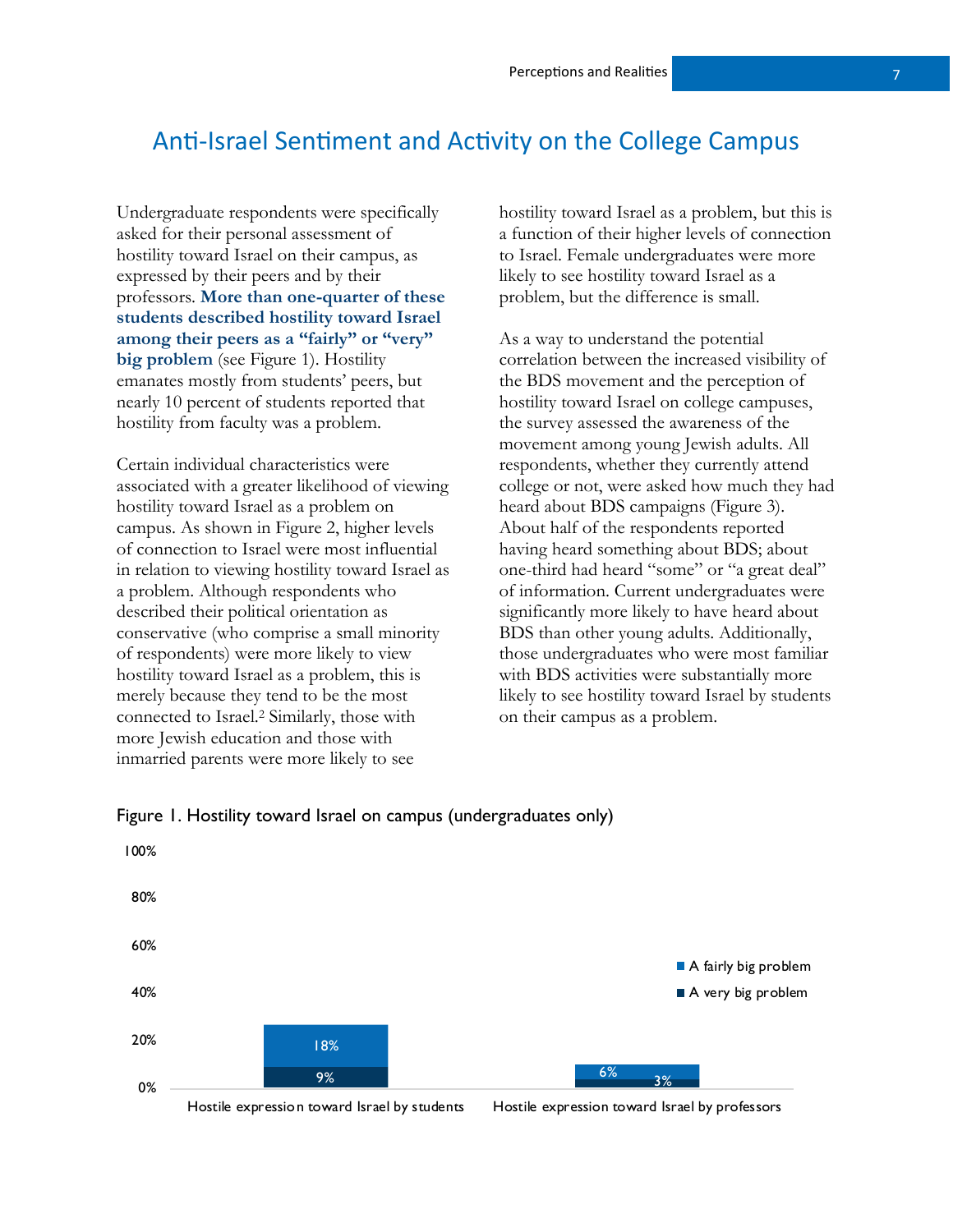Figure 2. Hostility toward Israel on campus is a "fairly" or "very" big problem (undergraduates only) by individual characteristics



Note: Figure shows results of weighted cross-tabs. Error bars denote 95% confidence intervals.



#### Figure 3. Awareness of BDS campaigns

Note: How much have you heard about the Boycotts, Divestment, and Sanctions (BDS) campaign?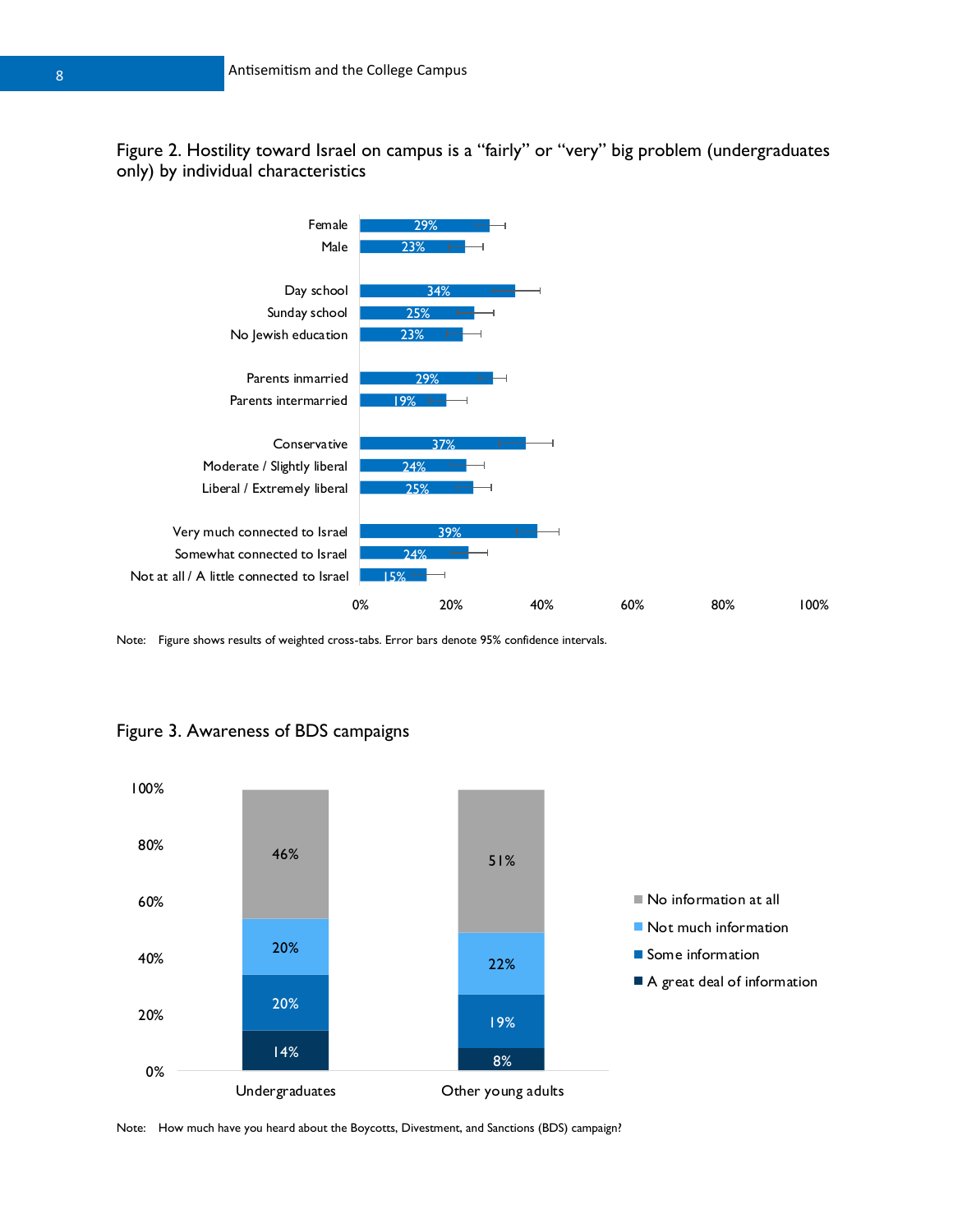## Antisemitism on the College Campus

To what extent has anti-Israel sentiment and activity translated into antisemitism? Nearly one in four respondents reported that he or she had at one point in the past year been blamed for the actions of Israel because he or she was Jewish. Twenty percent of respondents reported that this happened occasionally, 4 percent said it happened frequently and 1 percent reported it happening all the time (Figure 4). Undergraduates and non-undergraduates were equally likely to report being blamed for Israel's actions.

As shown in Figure 5, females and respondents with higher levels of connection to Israel were more likely to say they have been blamed for Israel's actions. As with hostility toward Israel, while political conservatives and those with more Jewish education appear to be more likely to report being blamed for Israel's actions, this is merely due to their higher levels of connection to Israel.<sup>3</sup>

#### Figure 4. Being blamed for Israel's actions because you're a Jew



Figure 5. Being blamed for Israel's actions because you're a Jew at least "occasionally" by individual characteristics



Note: Figure shows results of weighted cross-tabs. Error bars denote 95% confidence intervals.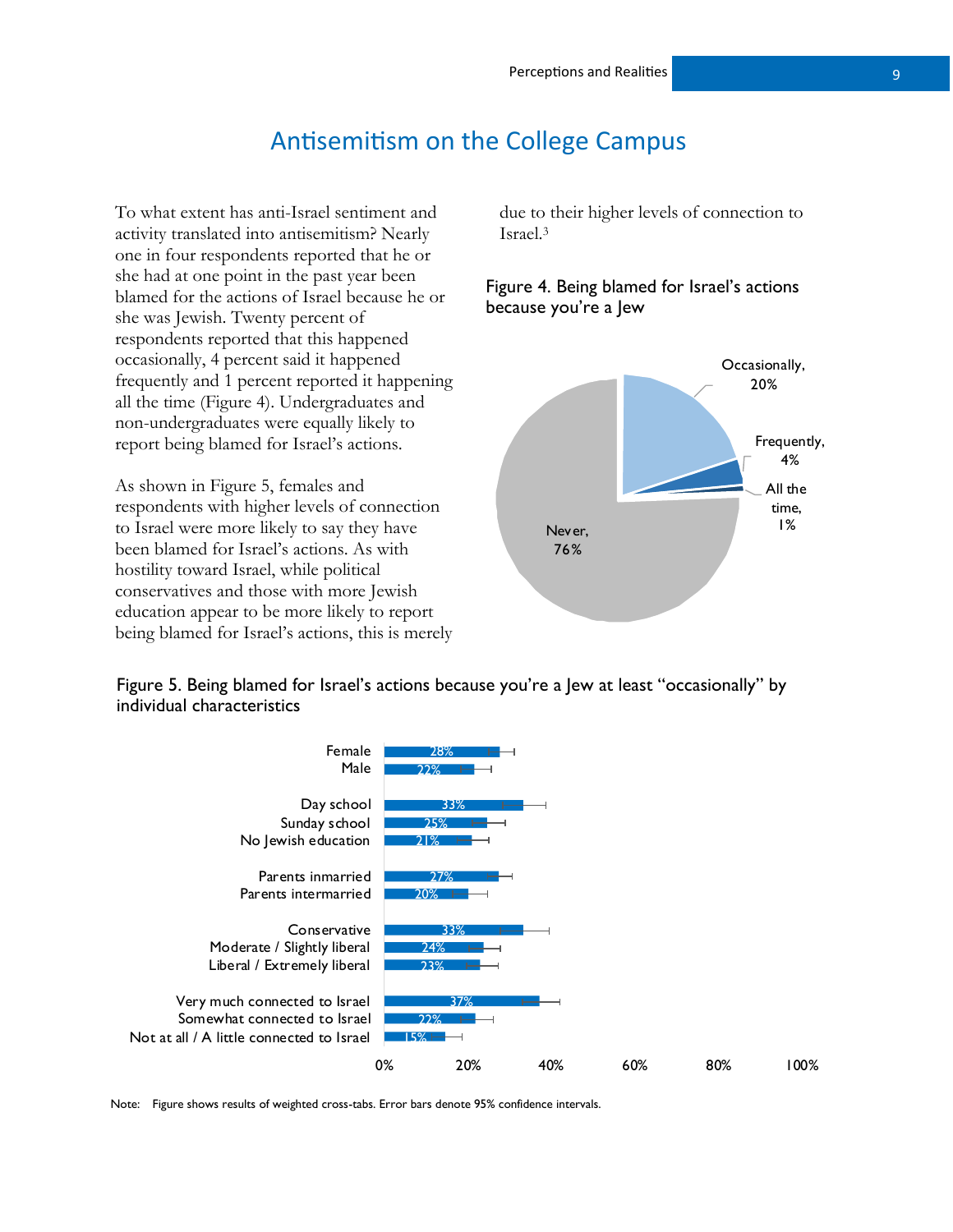Respondents were asked for their personal assessment of hostility toward Jews on their campus, as expressed by their peers and by their professors (see Figure 6). **Although hostility toward Jews was perceived as less common than hostility toward Israel, around 13 percent of current undergraduates perceived hostility toward Jews as a "fairly" or "very" big problem.**  As with hostility toward Israel, professors were seen as less likely to be a source of hostility. Those who were more connected to Israel were more likely to see hostility toward Jews on campus as a problem (Figure 7).

Political conservatives were also more likely to see hostility toward Jews as a problem than moderates or liberals, and this difference remains even after controlling for this group's higher level of connection to Israel.4 After controlling for connection to Israel and political conservatism, there were no meaningful or significant differences with respect to seeing hostility toward Jews as a problem between men and women, those with different levels of Jewish education, or those with intermarried versus inmarried parents.



## Figure 6. Hostility toward Jews a problem on campus (undergraduates only)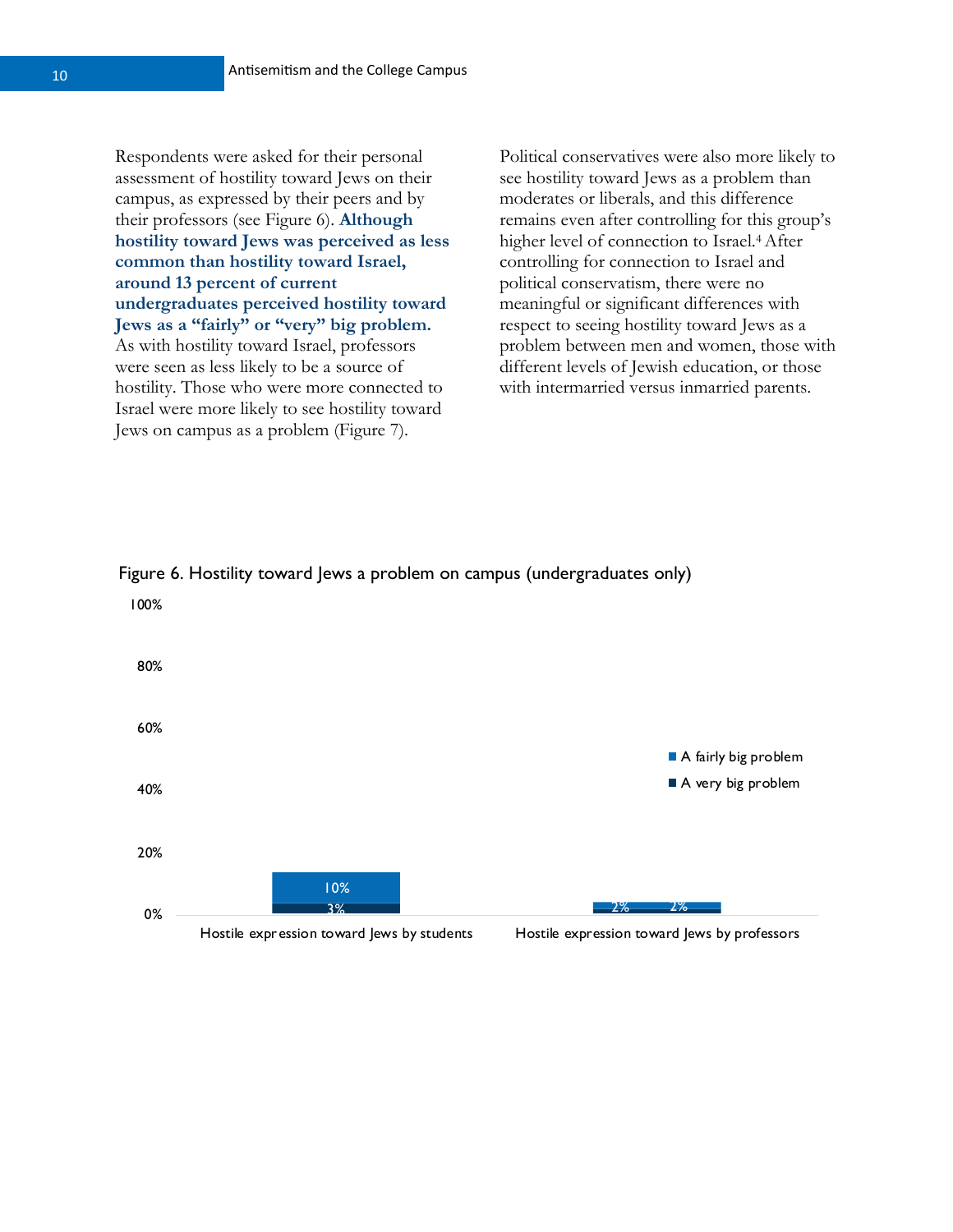

Note: Figure shows results of weighted cross-tabs. Error bars denote 95% confidence intervals.

Respondents were asked how often they had experienced specific instances of antisemitic harassment in the past year. Although physical harassment was rarely experienced by the respondents, verbal harassment is apparently a fact of life for a substantial portion of young Jewish adults. This is especially so for current undergraduates. **About one-third of undergraduate respondents reported having been verbally harassed during the past year** (see Figure 8). It is important to note that verbal harassment occurs in face-toface encounters, but as some respondents suggested in their comments at the end of the survey, it is also increasingly common online; in particular, on social media platforms.

Female undergraduates and those with inmarried parents were both slightly more likely to have reported verbal harassment compared to males and those with intermarried parents. Respondents' political views and levels of Jewish education were not significantly related to being verbally harassed. Respondents more connected to Israel were more likely to have experienced verbal harassment, although the differences in concrete experiences are much smaller than the differences in perceptions of hostility toward Israel or Jews as a problem on campus (Figure  $9$ ).<sup>5</sup>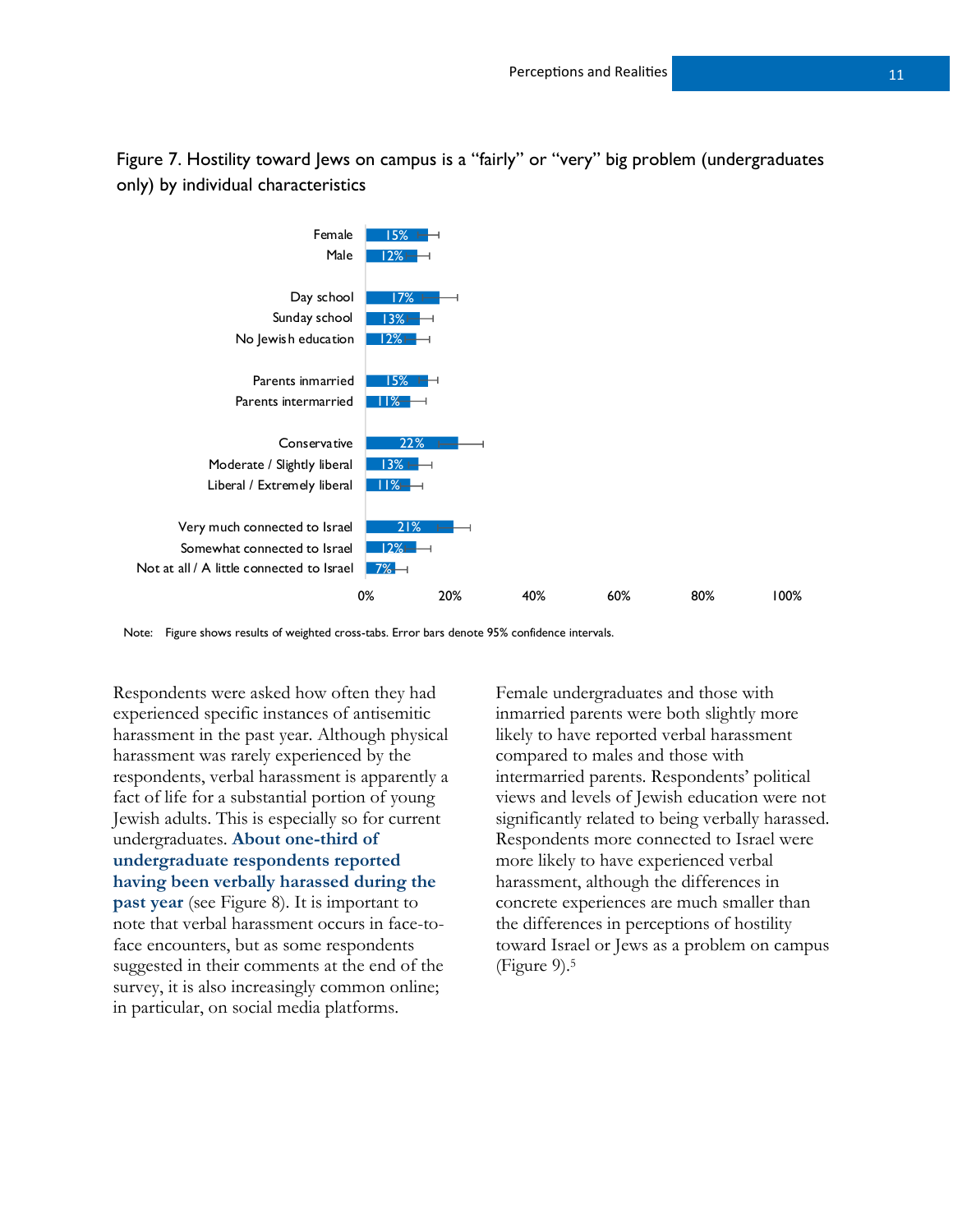

#### Figure 8. Physical and verbal harassment in the past year

Figure 9. Being personally verbally harassed by individual characteristics



Note: Figure shows results of weighted cross-tabs. Error bars denote 95% confidence intervals.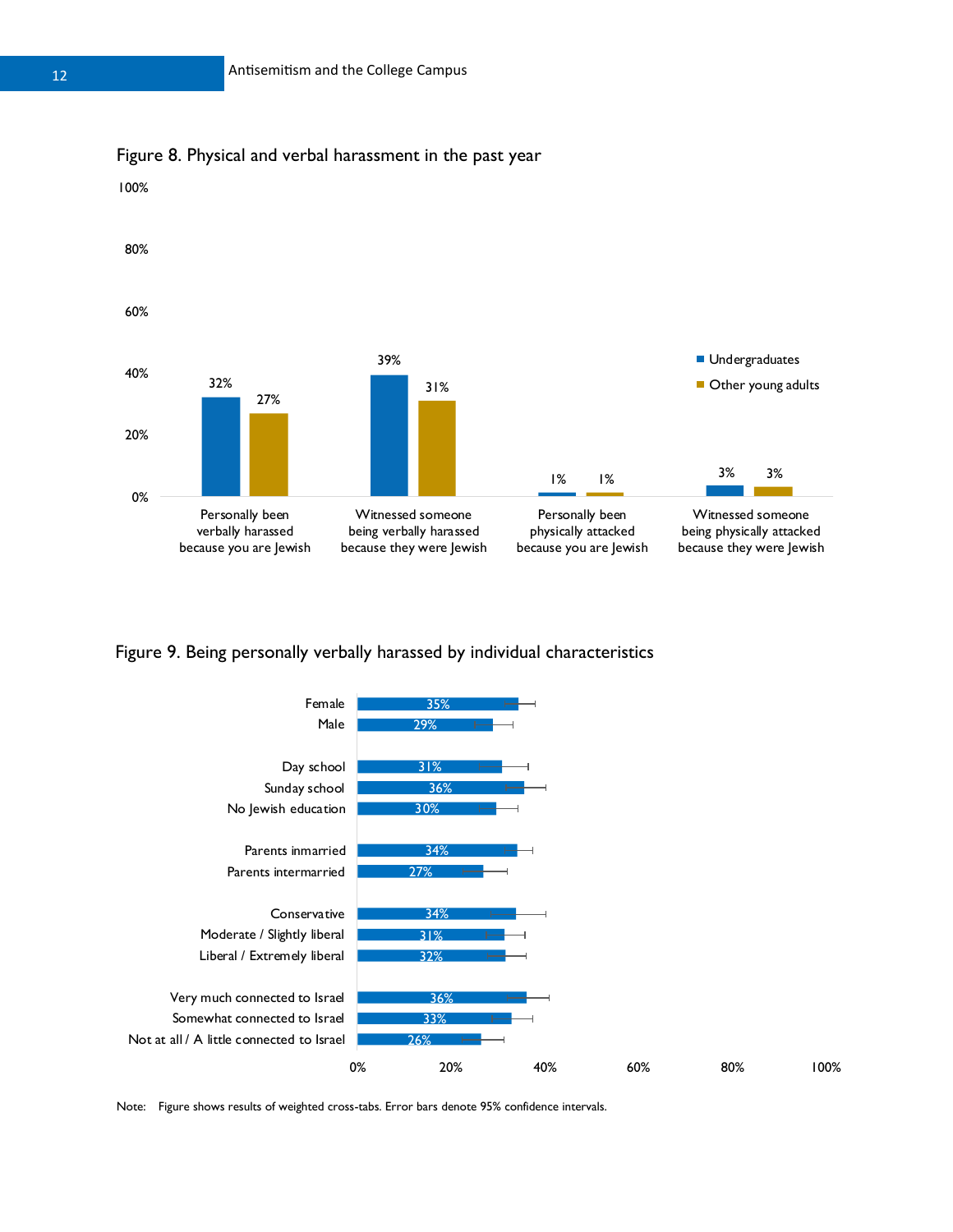To draw a more detailed picture of verbal antisemitic harassment, respondents were also asked how often they had heard non-Jews make any of six antisemitic statements (Figure 10). The most commonly heard statements were that Jews have too much power in the economic, political, or media spheres and that Israelis behave "like Nazis" toward Palestinians.

Nearly three-quarters of the respondents reported being exposed to at least one of these six antisemitic statements at least occasionally in the past year. In general, there was no difference between undergraduates and other young adult Jews in terms of their exposure to these statements; however, 37 percent of current undergraduates reported hearing that the Holocaust was a myth or was exaggerated, compared to only 33 percent for non-undergraduates.<sup>6</sup>

#### Figure 10. Exposure to antisemitic statements in the past year



Note: \*Replaced with "Canada" or "Canadian" for Canadian respondents.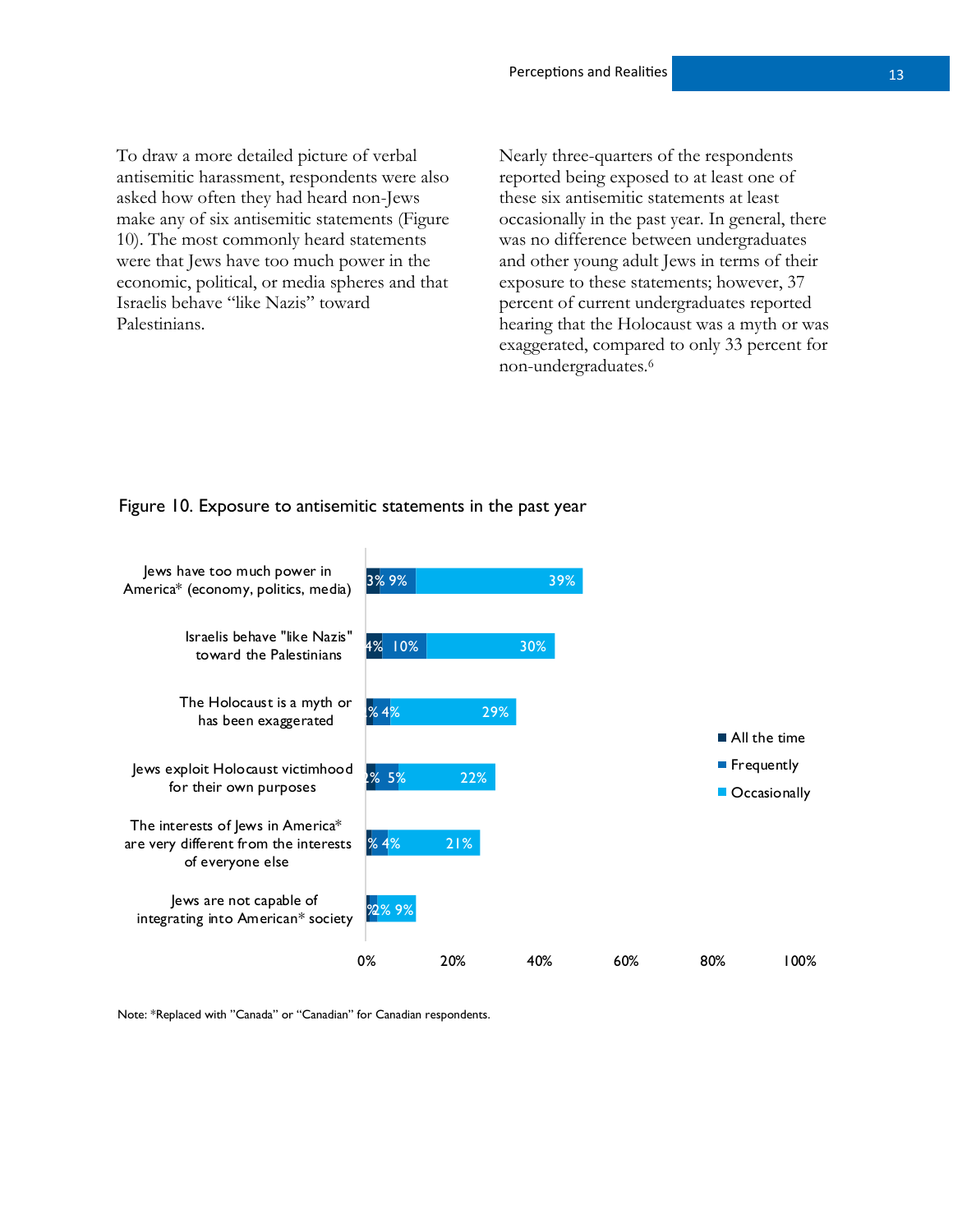#### Defining Antisemitism

In order to assess how respondents think about antisemitism, a battery of questions were asked about which behaviors respondents consider to be antisemitic. A large majority of respondents defined the claim that Jews living in the United States were not Americans (or in Canada, Canadian) as antisemitic. More than three-quarters similarly defined opposition to Israel's existence as antisemitism. A much smaller proportion—just 27 percent—defined criticism of Israeli policies as antisemitic (Figure 11). There was no difference between those who are currently undergraduates and other Jewish young adults in their perceptions of what views qualify as antisemitic.



Figure 11. Defining antisemitic statements

Notes: \*Replaced with "Canada" or "Canadian" for Canadian respondents. Would you think a non-Jew was antisemitic if he/she…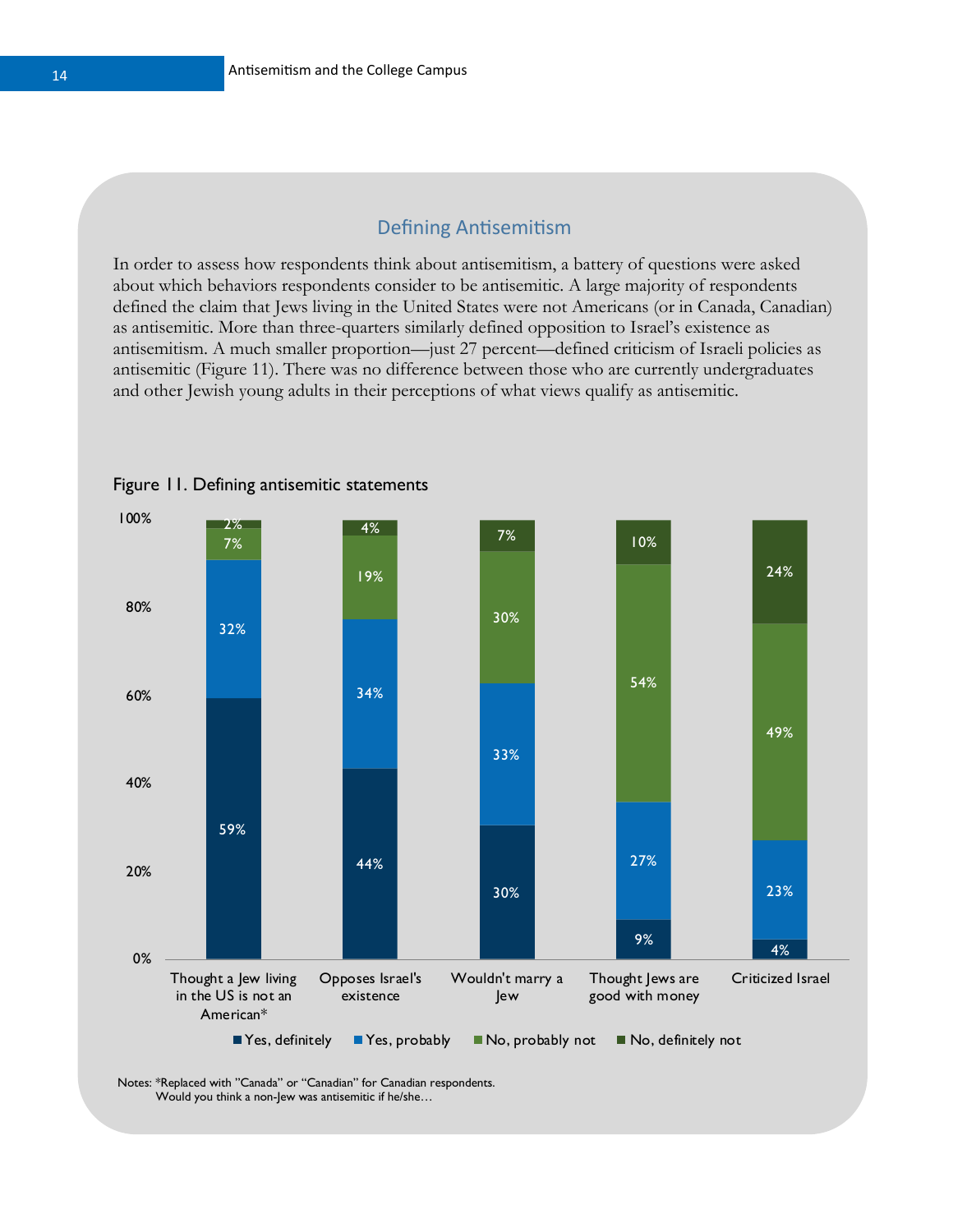## Differences in Antisemitism and Anti-Israel Sentiment by Campus

To what extent is antisemitism and anti-Israel sentiment concentrated on particular campuses? This is a complicated question because certain types of respondents are more likely to report experiencing verbal harassment and seeing expressions of hostility toward Israel and Jews as a problem, regardless of what university they attend, and such individuals may be concentrated in particular schools. One way to sort out this issue is to control for these differences statistically and then estimate the "average" level of antisemitism and anti-Israel sentiment at a given school. This allows for a fair comparison that enables us to see whether some schools have higher average rates of reported antisemitism and anti-Israel sentiment than others (See Technical Appendix D for analytic details).

The findings indicated that **antisemitic verbal harassment occurs at similar rates across campuses.** Regardless of the Jewish and demographic characteristics of the students from the campus, the average rates of verbal harassment were essentially the same.

In contrast, there were a number of schools that showed significantly higher-than-average levels of hostility toward Israel, regardless of the characteristics of the students reporting on the hostility. **Canadian universities, schools in the California state system, and, to a lesser extent, large land-grant universities in the Midwest are over-represented among those schools with the highest average levels of hostility toward Israel.**

With respect to the average level of hostility toward Jews, there were few differences across schools overall. However, as discussed above, respondents who were more politically conservative and more connected to Israel were more likely to perceive their campus climate as hostile toward Jews, and those respondents were not distributed evenly across campuses. There are some schools where reported hostility to Jews was not particularly high in absolute terms, but where it is substantially higher than other schools with similar Jewish populations. The relationship between campus climate, personal characteristics, and perception of hostility is complex and deserving of further study.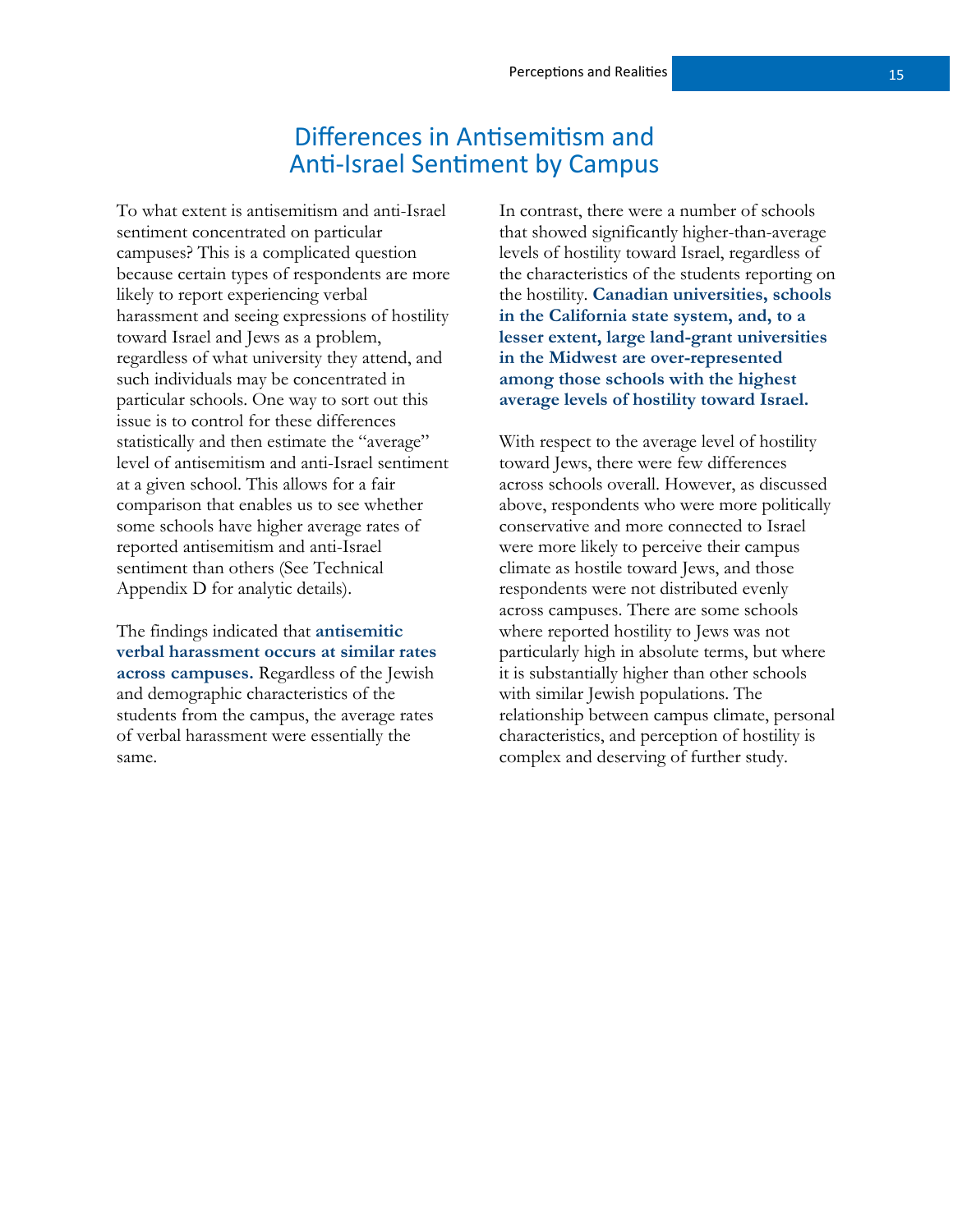Antisemitism and the College Campus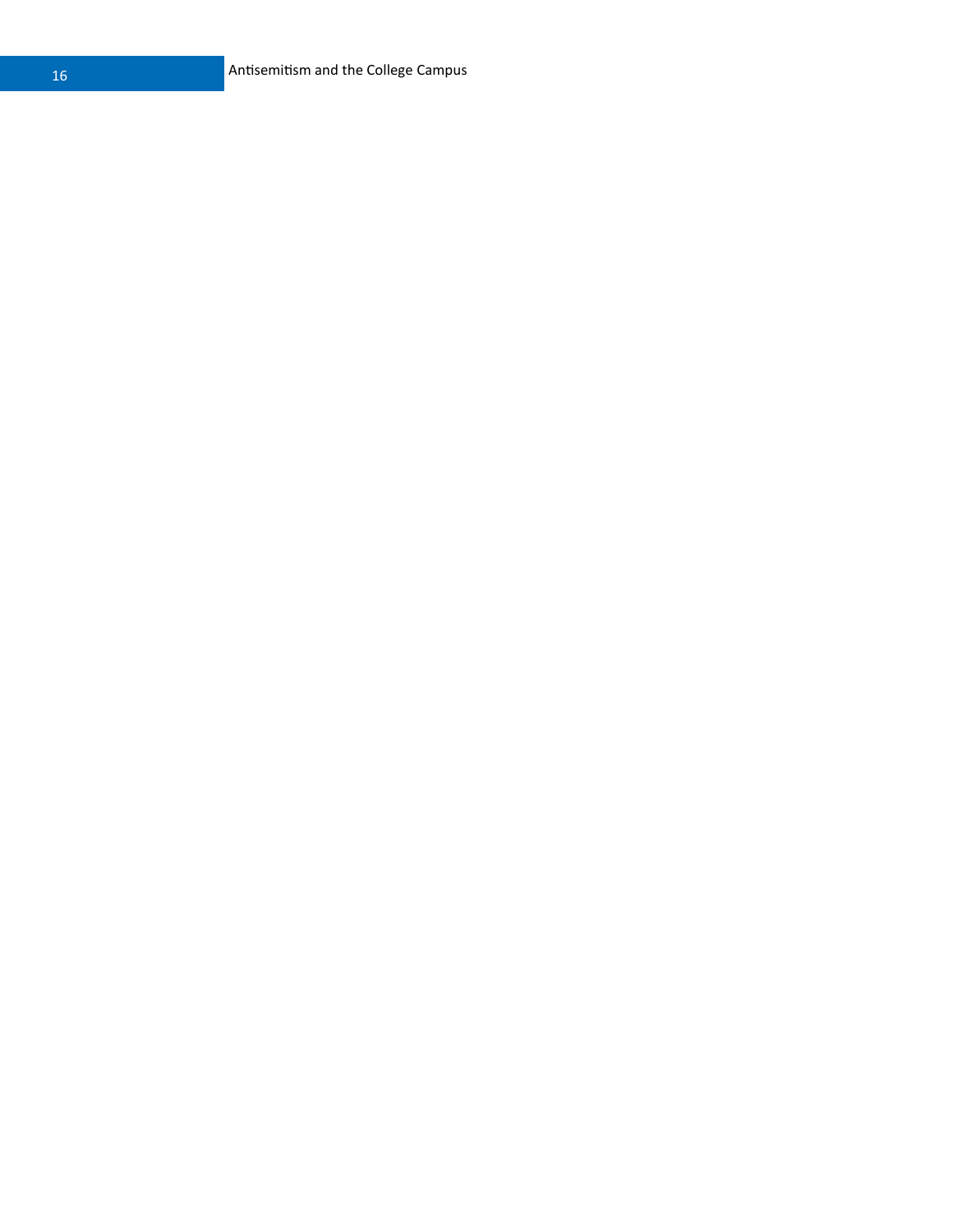## Attitudes toward Israel

In addition to measuring applicants' perceptions of hostility toward Israel, the survey also explored applicants' own views about Israel and their interest in and knowledge about Israeli affairs. On these items there were few differences between undergraduates and other young adults, so except where noted, the data reported are for all respondents.

Despite the hostility some students perceive as directed toward Israel by their peers, respondents appear highly connected to Israel. In line with previous findings that showed increases in connection to Israel in the wake

of the 2014 Israel-Hamas conflict (Shain et al., 2015), around a third of the summer 2015 Taglit applicants surveyed for this study reported feeling "very much" connected to Israel. This is a substantially higher rate than was the case for applicants to summer 2014 trips (Figure 12). Although the applicant pool for the 2015 trips was somewhat smaller than in 2014, the demographic profile of applicants was nearly identical (see description of the sample in Technical Appendix A). Thus, it is reasonable to conclude that connection to Israel among Jewish young adults in general increased between spring 2014 and spring 2015.



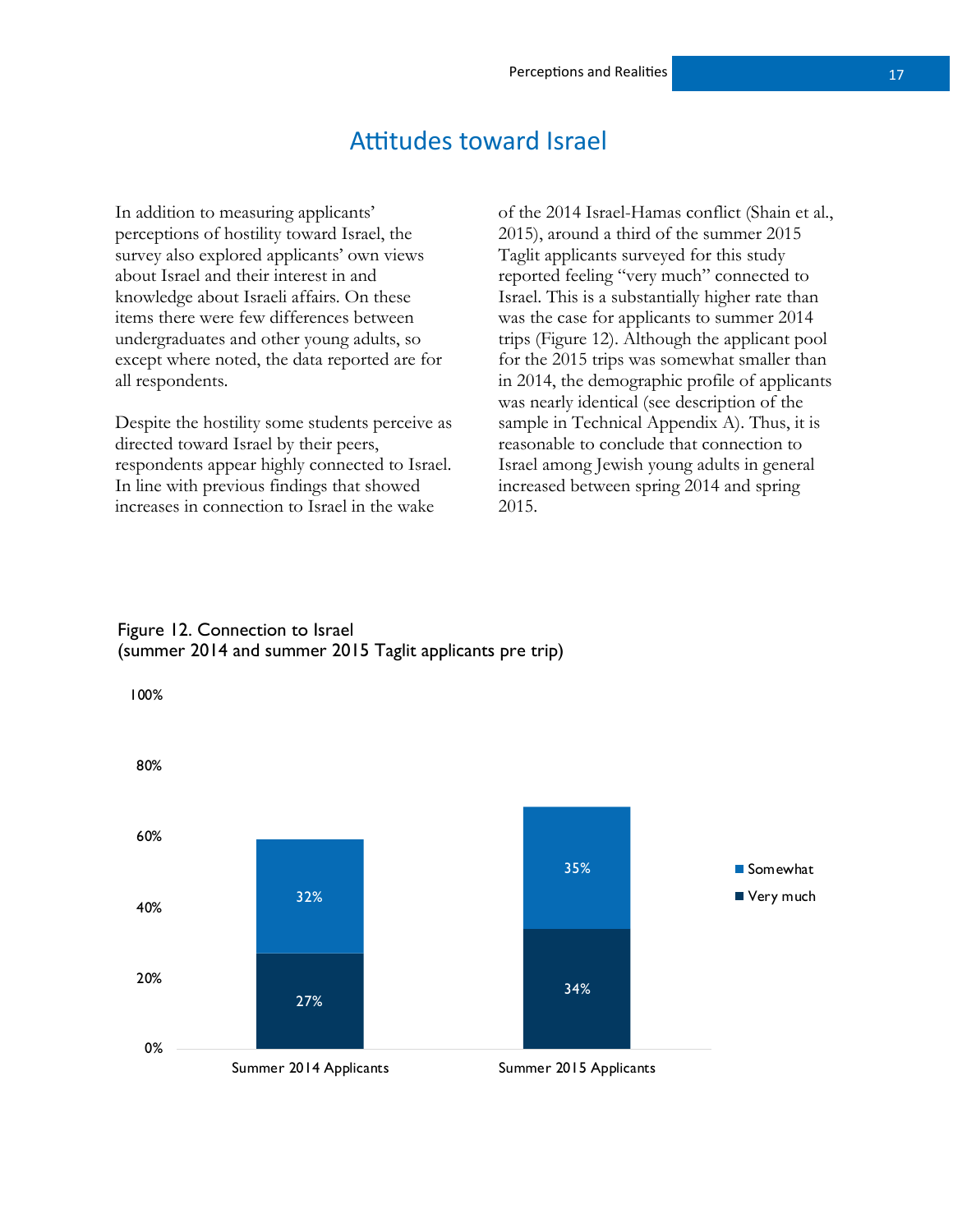Previous research has demonstrated that the increase in connection to Israel occurred across all political orientations (Shain et al., 2015). Liberals, conservatives, and moderates all became more connected to Israel after the

Israel-Hamas war. This same pattern emerges among 2015 applicants—a broad increase in connection across the political spectrum compared to 2014 applicants (See Figure 13).

### Figure 13. Connection to Israel by political ideology (summer 2014 and summer 2015 Taglit applicants, pre trip)



100%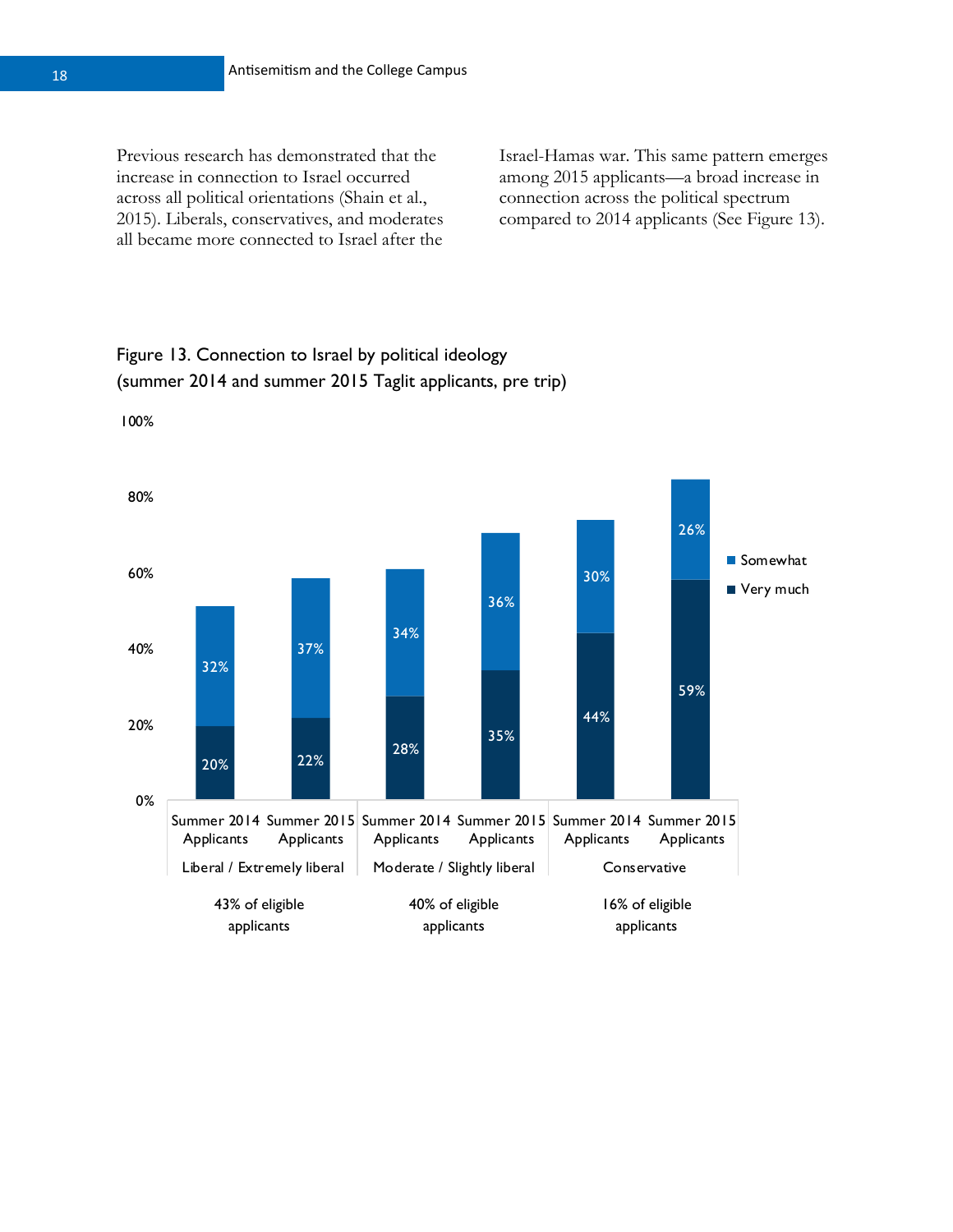The survey also explored respondents' perceptions of Israel. Figure 14 shows to what extent respondents agreed with select statements. Overall, respondents viewed Israel in a favorable light. Three-quarters of respondents agreed that Israel is under constant threat from those who seeks its

destruction and most agreed that Israel upholds the social and political equality of its citizens. Only a small minority believed Israel violates Palestinian human rights. The responses were nearly identical to those of 2014 program applicants (Shain et al, 2015).

#### Figure 14. Perceptions of Israel



Note: To what extent do you agree that Israel…?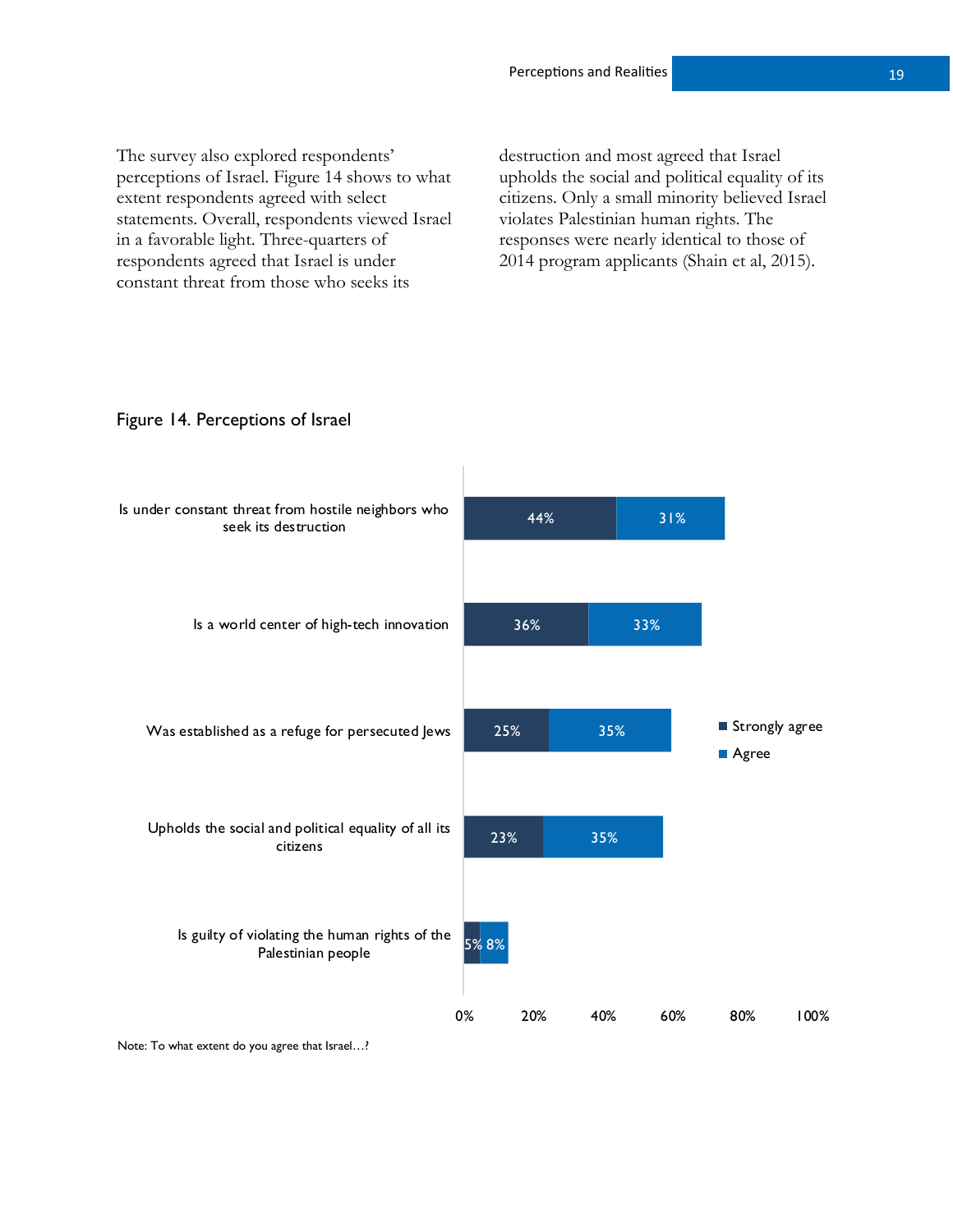Respondents were also asked how frequently they sought news about Israel. Considering the fact that respondents recently applied to go on a trip to Israel, it is not surprising that fifty-nine percent reported having "actively sought news" about Israel at least once a week during the previous month. Twenty-three percent indicated having followed news of Israeli elections—which were held in the month prior to the survey—"somewhat" or very much" and 35 percent followed the elections "a little" (Figure 15).



#### Figure 15. Checking news about Israel in the past month and following the 2015 Israeli election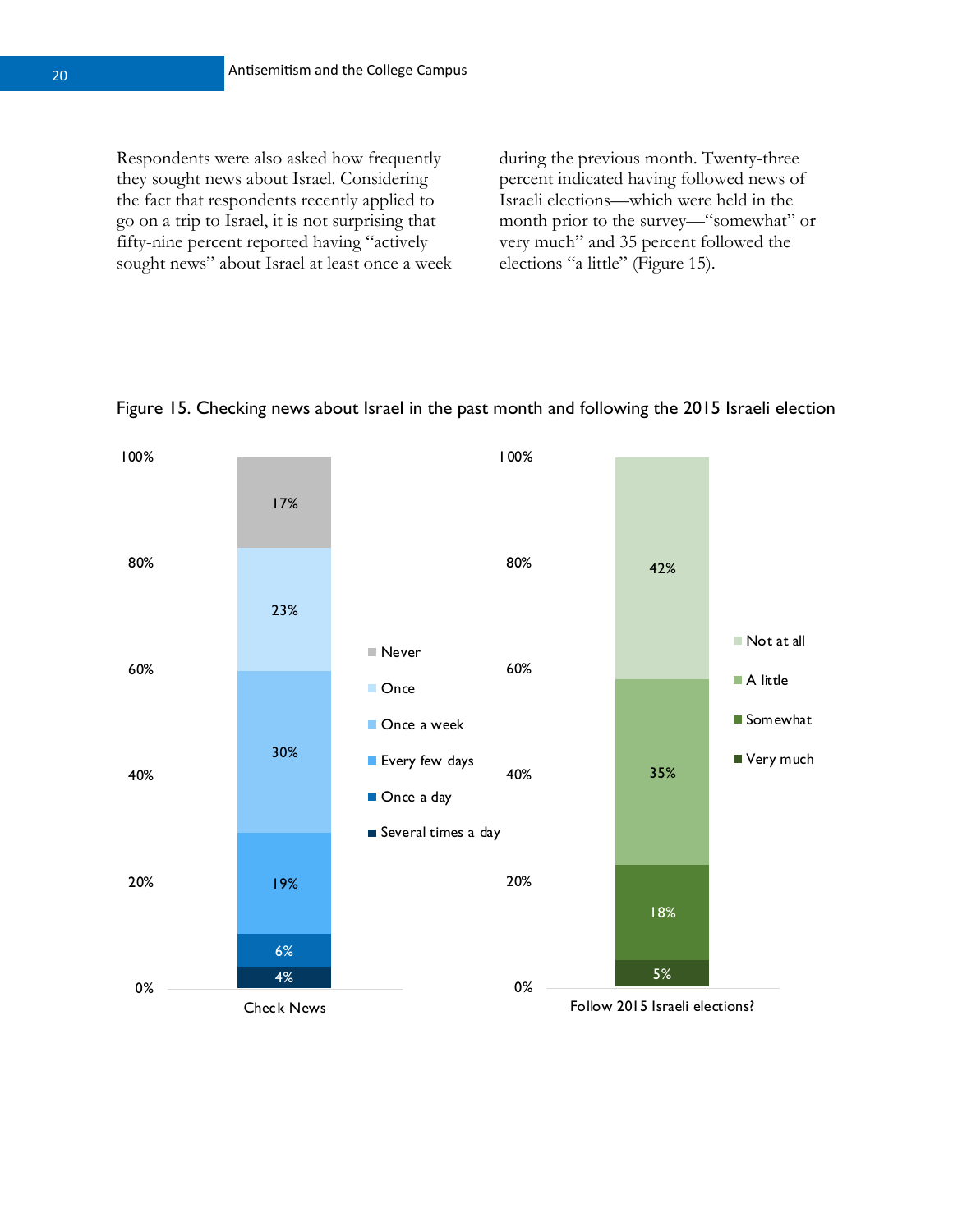When asked, in the run-up to the 2015 Israeli parliamentary elections, which political bloc (center-left or center-right) they wanted to form a government, over 60 percent replied "don't know," implying a low level of knowledge and/or few firm opinions about Israeli politics.

Notably, most respondents had scant knowledge of Israel's leading politicians, other than Benjamin Netanyahu. For example, half of the respondents reported having no opinion about former Justice Minister Tzipi Livni who co-led the Zionist Union party (Figure 16).



#### Figure 16. Favorability of Israeli politicians

Note: How would you rate your feelings toward....?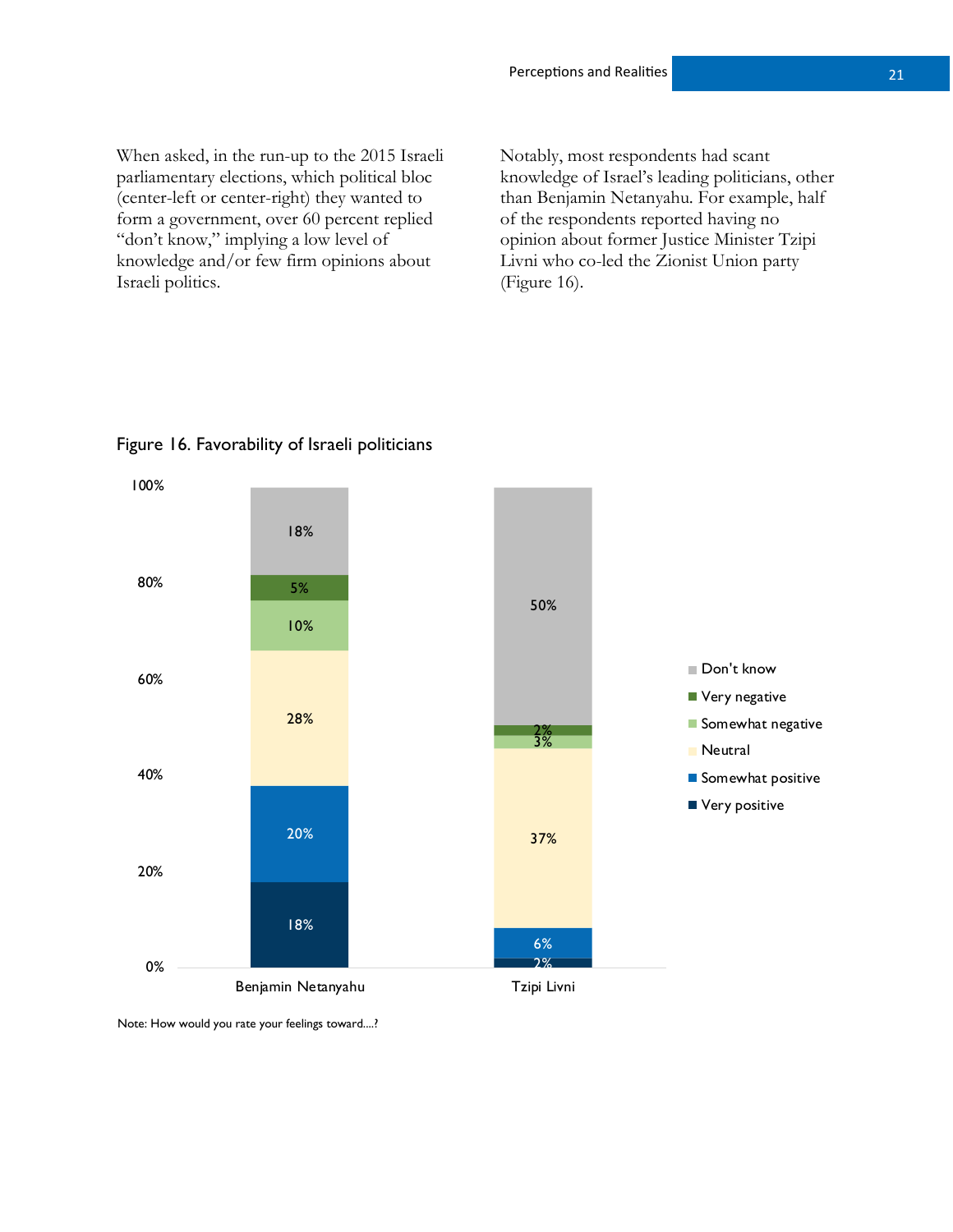Antisemitism and the College Campus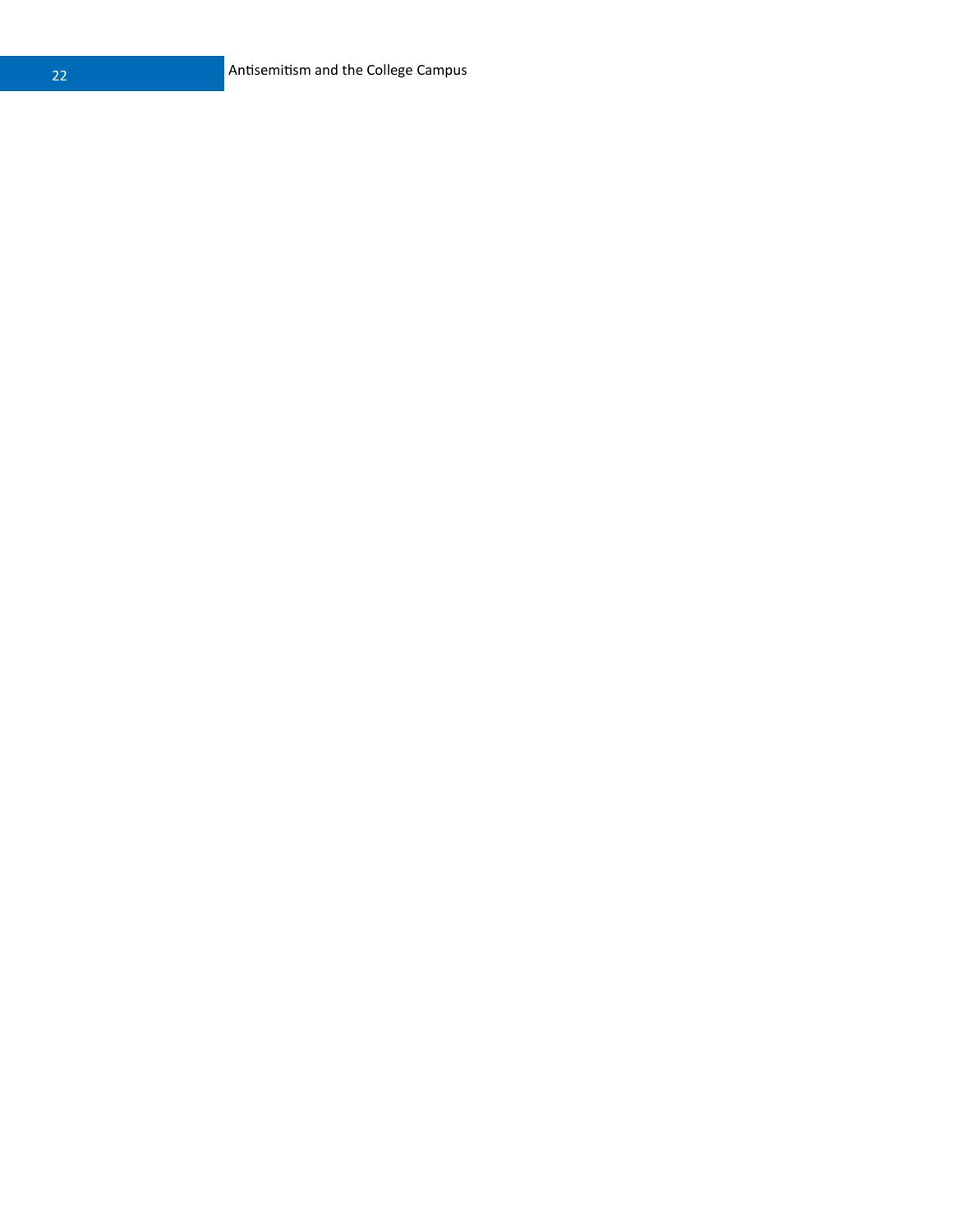### **Discussion**

This study joins a number of recent reports on anti-Israel activities and their effects on Jewish undergraduate students. The findings draw from a survey conducted in spring 2015 of North American applicants to Taglit-Birthright Israel. These young adults represent the diversity of Jewish experience and backgrounds. Those who were undergraduate students serve as informants about antisemitism and hostility toward Israel and Jews on campus.

Hostility toward Jews and Israel appears to be a problem for a significant number of Jewish students. The findings indicate that more than a quarter believe that hostility toward Israel is a problem in their campus environment. Hostility emanates mostly from students' peers, but nearly ten percent of students reported that hostility from faculty was a problem. About one-quarter reported being blamed for Israel's actions because they were Jewish. Although few respondents reported physical attacks, about one-third reported having experienced verbal harassment in the past year, and a larger proportion reported some exposure to antisemitic remarks. More than half reported hearing that Jews have too much power, and nearly half heard that Israelis behave "like Nazis" toward the Palestinians. More than one-third heard that the Holocaust is either a myth or often exaggerated.

Connection to Israel was the strongest predictor of perceiving a hostile environment toward Israel and Jews on campus and to a lesser extent a predictor of personal experiences of antisemitic verbal harassment. Those who were highly connected to Israel were more likely to perceive their campus environment as hostile toward Jews and Israel and to report being blamed for Israel's actions. The underlying dynamic is unclear, but it is likely that those who are highly connected to Israel become a target of antisemitic or anti-Israel sentiment because they make their support for Israel known. It is also likely that those who are more connected to Israel are more sensitive to criticism of Israel, or more likely to perceive such criticism as antisemitic. Both dynamics are, perhaps, in play.

At the campus level, the findings indicate that perceived hostility toward Israel is more prevalent on some campuses than others. To a lesser extent, there are differences across campuses in a perceived hostile climate toward Jews. The present study was not designed to assess individual campus climates, but hostility toward Jews and Israel appear to be particularly pronounced in specific schools, including a number in Canada, those that are part of the California state system, and a few land-grant universities in the Midwest. Notably, a number of these campuses were sites of antisemitic incidents reported prominently in the Canadian and American news media. Perceptions of hostility toward Jews and Israel are likely influenced by media coverage of related events, including those that take place off campus. At the same time, media coverage and social media networks can at times promote hostility and verbal harassment online and in person. Since these issues are not uniform or consistent across campuses, further monitoring is needed to understand developing trends.

In contrast to the views of some who believe that controversy over Israel, particularly that accompanied by hostility, is pushing young Jews away from the community (Beinart, 2012), the evidence suggests the opposite.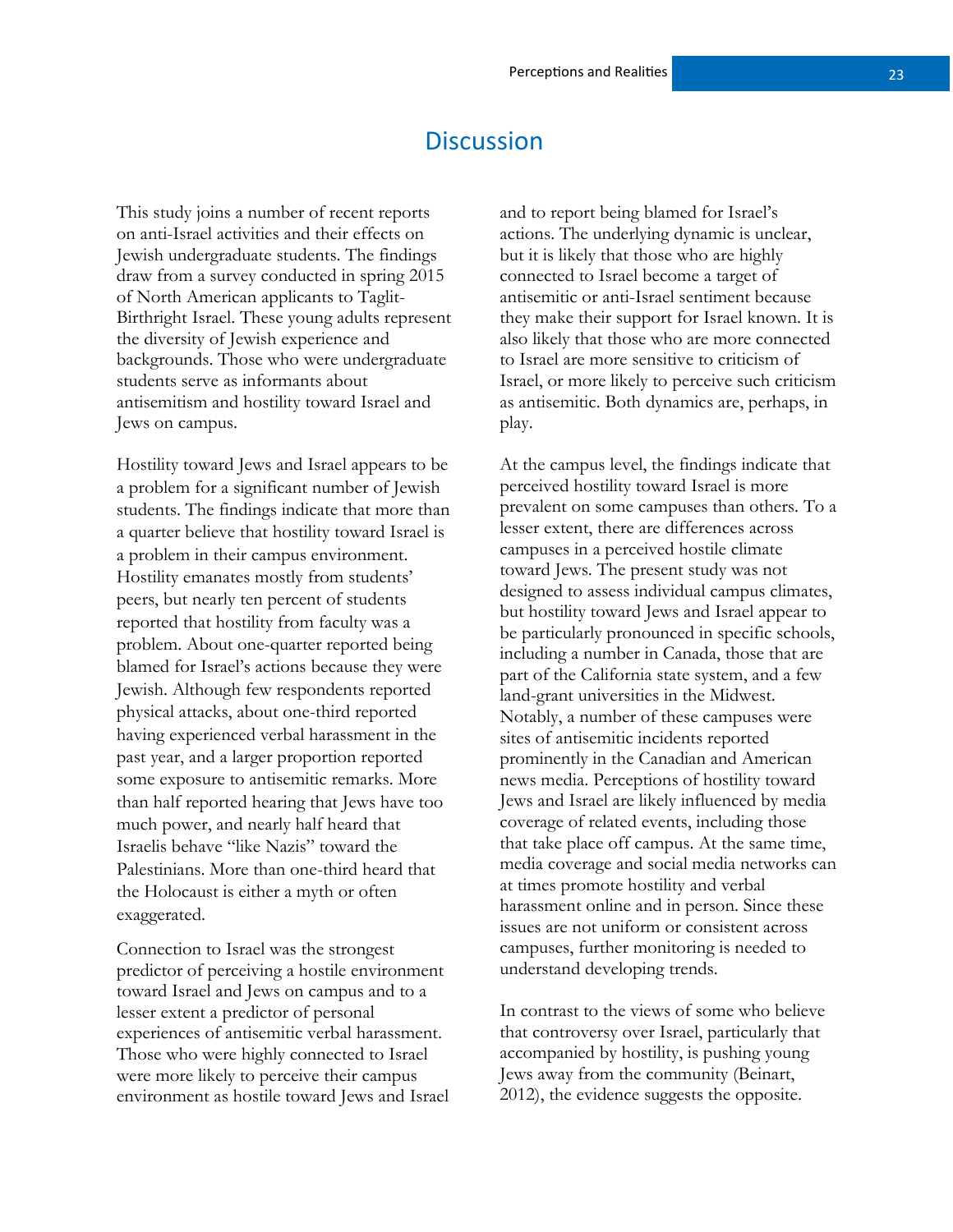Respondents to this survey seemed to draw a distinction between criticism of Israel's policies and the denial of Israel's right to exist. In addition, despite a seemingly high level of hostility toward Israel among some of their peers, connection to Israel among Jewish young adults has increased in the past year. This is due in part to the feelings of solidarity arising from the 2014 Israel-Hamas war. Analyses of attitudes toward Israel among Taglit applicants before and after the war found significant increases in emotional connection even among nonparticipants, but an even greater increase for participants (Shain et al., 2015). The present findings suggest that the higher levels of connection recorded immediately after the war persisted through April 2015, establishing a new baseline.

Although respondents reported high levels of attachment to Israel, they appear to have limited knowledge and/or firm ideas about the political situation in Israel. Despite the fact that the survey was conducted shortly after the March 2015 Israeli elections, and while coalition negotiations were a major news story in US media, most reported paying little attention to this issue. Thus, some Jewish students may feel especially vulnerable to anti-Israel agitation because they feel emotionally connected to Israel, but not well versed in Israel's politics and therefore find it difficult to respond to hostile criticism of Israel. The disjuncture between connection to Israel and knowing little about it may elucidate why so many Jewish young adults seek to learn first hand about the situation in Israel, specifically through participation in Israel experience programs like Taglit. As we continue to follow Taglit applicants, it will be important to assess the degree to which their connection to Israel is buttressed by an increase in their knowledge and interest in following events in Israel.

Almost all Jewish young adults attend college and most do so in traditional campus environments. Substantial past research on the experience of Taglit participants (see, e.g., Saxe et al., 2013; Saxe et al., 2014; Saxe et al., 2012), along with new research on millennial generation children of intermarriage (Sasson, Saxe, Chertok, & Shain, In preparation) underscores how the college years are a critical period of Jewish identity formation. Taglit is one of the pivotal Jewish experiences during this period, and substantial research has demonstrated that the program simultaneously strengthens Jewish identity and promotes strong connections to Israel.

The summer of 2015 has fortunately not witnessed the level of violence in Israel and Gaza that marked last summer's conflict. At the same time, the Iran agreement and claims and counter-claims of human rights violations in last summer's war (among other debates) ensure that the war of words will persist. Many expect that the new academic year will feature continued anti-Israel activism and antisemitism on campuses. These activities threaten to make college campuses more problematic places for Jewish students. If as a result, a significant number of Jewish students choose to avoid Jewish and Israel-related activities (including Taglit), the effects may be widespread and long lasting. It is therefore imperative that the present efforts to understand the situation on campuses be followed by a comprehensive program of research that can monitor dynamics related to Israel and Jewish life on college campuses.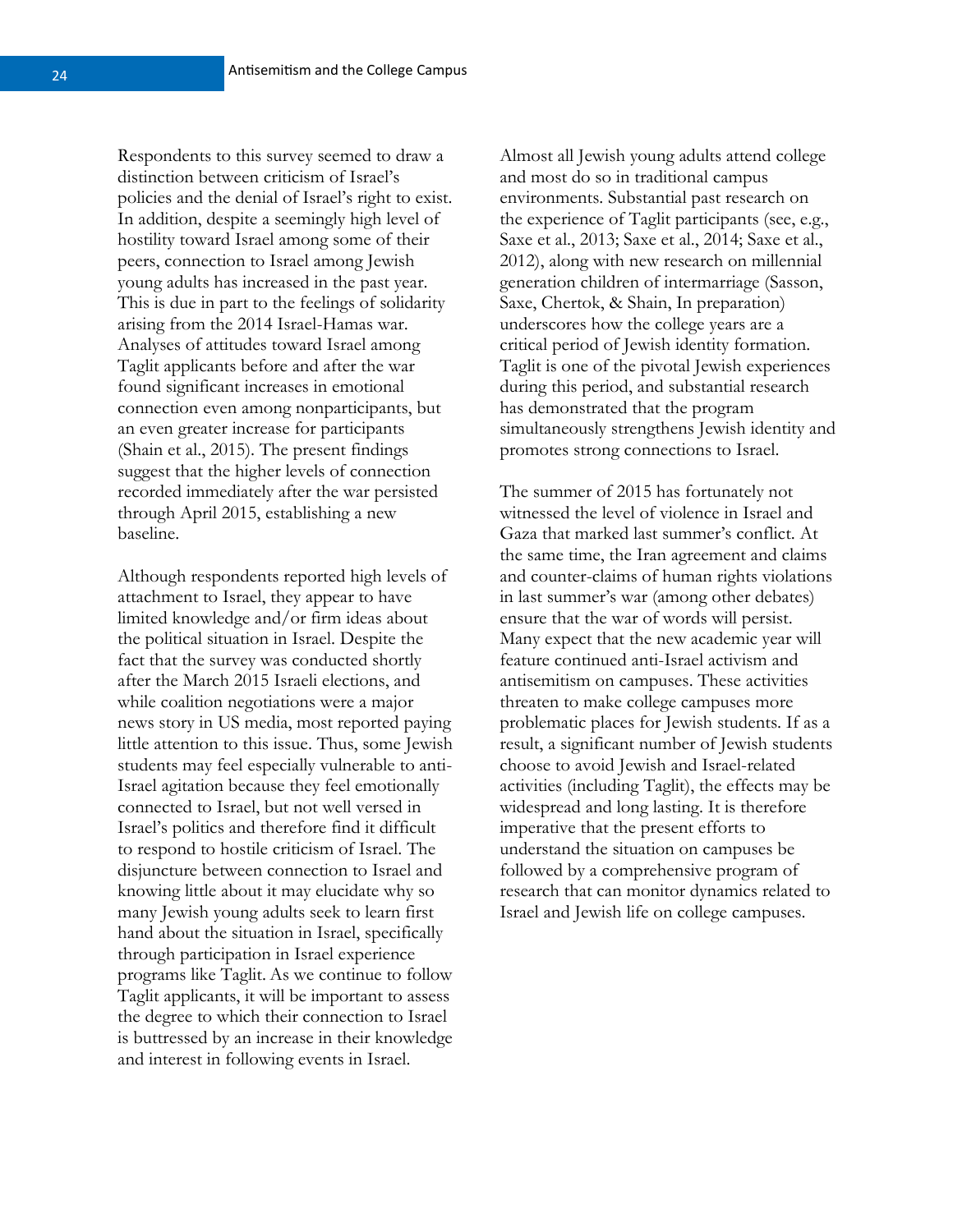## **Notes**

- 1. For a detailed review of Jewish life on campus, see Koren, Saxe & Fleisch (In press).
- 2. These conclusions reflect the result of the logistic regression analysis shown in Table 2 in Technical Appendix C.
- 3. These conclusions reflect the result of the logistic regression analysis shown in Table 3 in Technical Appendix C.
- 4. These conclusions reflect the result of the logistic regression analysis shown in Table 4 in Technical Appendix C.
- 5. These conclusions reflect the result of the logistic regression analysis shown in Table 5 in Technical Appendix C.
- 6. The difference between current undergraduates and non-undergraduates was found to be statistically significant at p<.05 by a Chi square test with 3 degrees of freedom.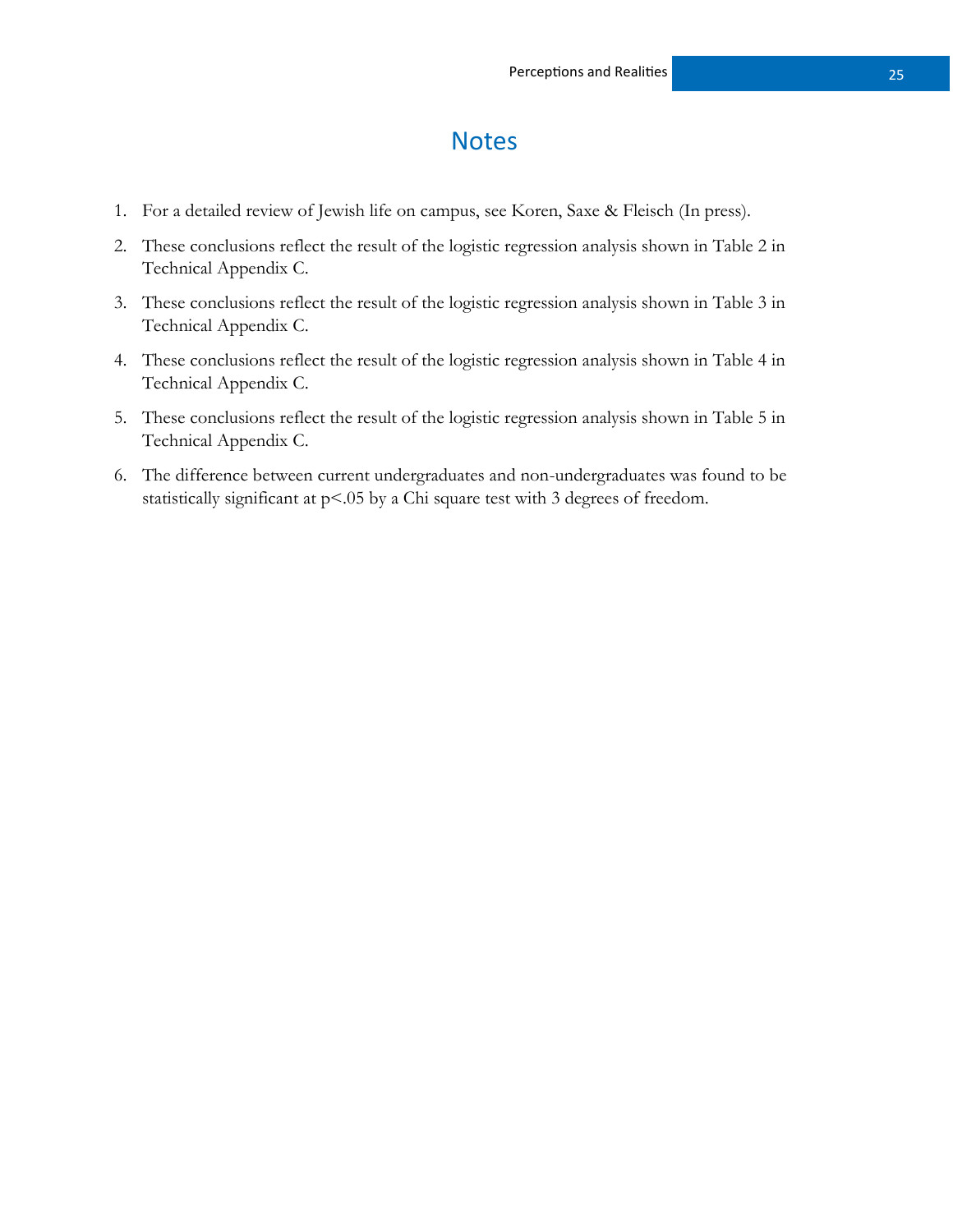Antisemitism and the College Campus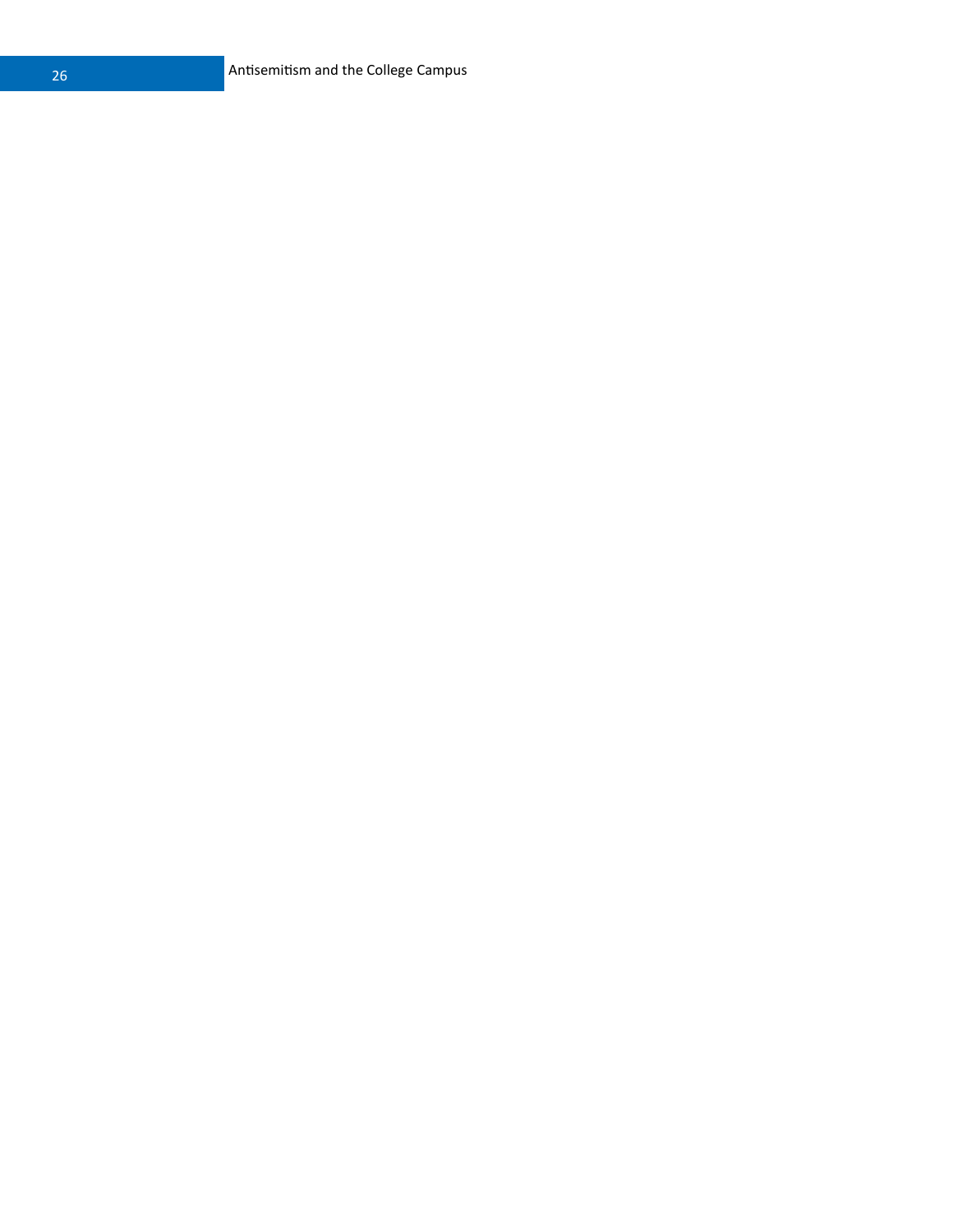## References

- Aronson, J. K., Koren, A., & Saxe, L. (2013). Teaching Israel at American universities: Growth, placement, and future prospects. *Israel Studies*, *18*(3), 20.
- Beinart, P. (2012). *The crisis of Zionism*. New York: Times Books.
- Bard, M. G., & Dawson, J. (2012). Israel and the campus: The real story. Retrieved 1/26/2015, from [https://http://www.jewishvirtuallibrary.org/jsource/IsraelonCampusReport2012.pdf](https://http:/www.jewishvirtuallibrary.org/jsource/IsraelonCampusReport2012.pdf)
- Israel on Campus Coalition (ICC). (2014). *Fall 2014 campus activity report*. New York: Israel on Campus Coalition.
- Koren, Annette, Leonard Saxe, and Eric Fleisch. In press. Jewish life on campus: From backwater to battleground. *American Jewish Year Book 2015*. Heidelberg: Springer.
- Kosmin, B., & Keysar, A. (2015). *National demographic survey of American college students 2014: Antisemitism report*. Hartford, CT: The Louis D. Brandeis Center, Trinity College.
- Nelson, C., & Brahm, G., eds. (2014). *The case against academic boycotts of Israel*. Detroit: Wayne State University Press.
- Pew Research Center. (2014). *Hamas seen as more to blame than Israel for current violence*. Washington, DC: Pew Research Center.
- Phillips, B., Lengyel, E., & Saxe, L. (2002). *American attitudes toward Israel*. Waltham, MA: Cohen Center for Modern Jewish Studies, Brandeis University.
- Sasson, T., Saxe, L., Chertok, F., & Shain, M. (in preparation). *Children of intermarriage: Touchstones and trajectories*. Waltham, MA: Cohen Center for Modern Jewish Studies, Brandeis University.
- Saxe, L., Sasson, T., & Aronson, J. K. (2015). Pew's portrait of American Jewry: A reassessment of the assimilation narrative. *American Jewish Year Book 2014* (pp. 71-81). Heidelberg: Springer.
- Saxe, L., & Chazan, B. (2008). *Ten days of Birthright Israel: A journey in young adult identity*. Lebanon, NH: Brandeis University Press/ University Press of New England.
- Saxe, L., Fishman, S., Shain, M., Wright, G., & Hecht, S. (2013). *Young adults and Jewish engagement: The impact of Taglit-Birthright Israel*. Waltham, MA: Cohen Center for Modern Jewish Studies, Brandeis University.
- Saxe, L., Shain, M., Hecht, S., Wright, G., Rieser, M., & Sasson, T. (2014). *Jewish Futures Project. The impact of Taglit-Birthright Israel: Marriage and family*. Waltham, MA: Cohen Center for Modern Jewish Studies, Brandeis University.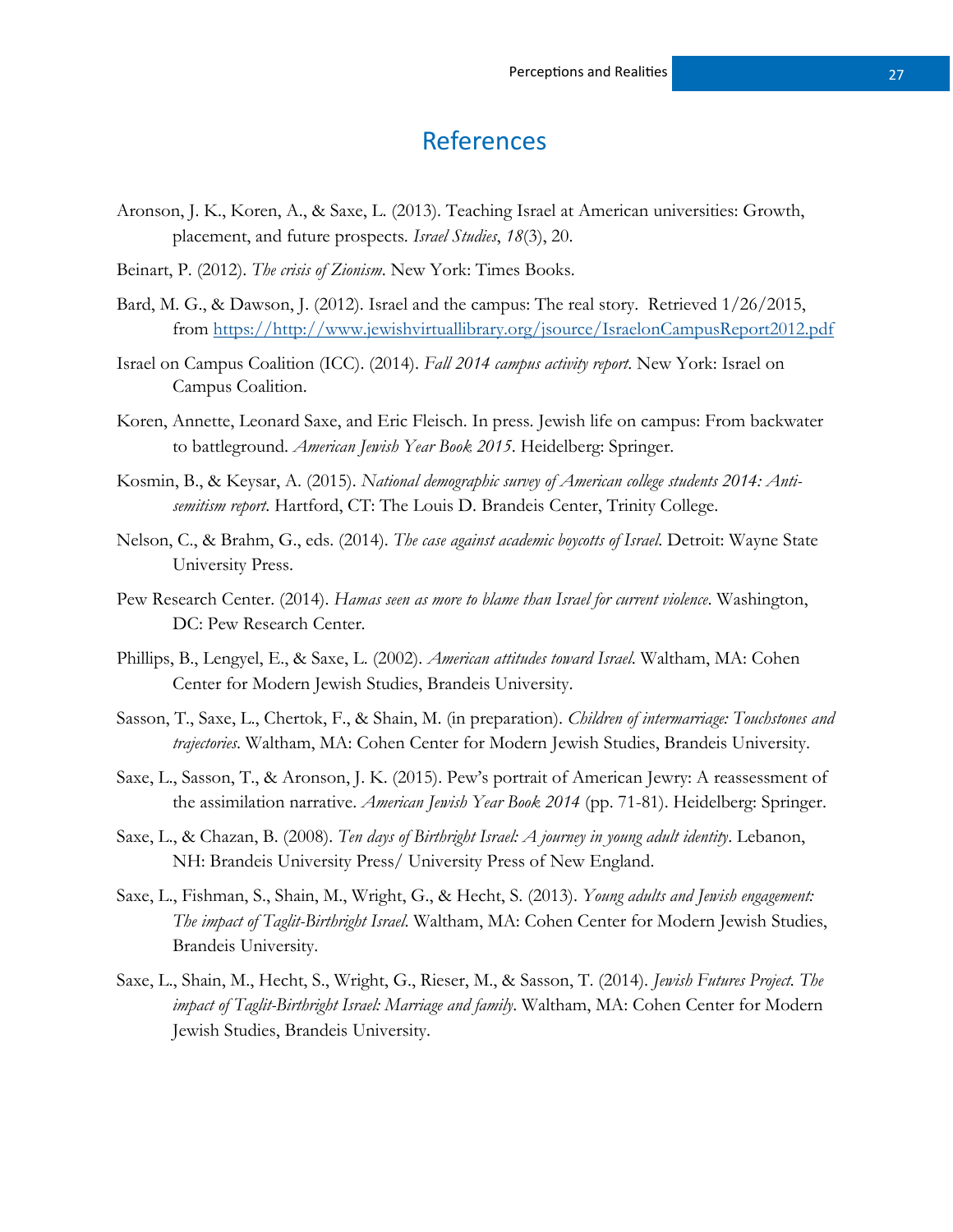- Saxe, L., Shain, M., Wright, G., Hecht, S., Fishman, S., & Sasson, T. (2012). *Jewish Futures Project. The impact of Taglit-Birthright Israel: 2012 update*. Waltham, MA: Cohen Center for Modern Jewish Studies, Brandeis University.
- Shain, M., Hecht, S., & Saxe, L. (2014). *US Jewish young adults react to the Gaza conflict*. Waltham, MA: Cohen Center for Modern Jewish Studies, Brandeis University.
- Shain, M., Saxe, L., Hecht, S., Wright, G., & Sasson, T. (2015). *Discovering Israel at war: The impact of Taglit-Birthright Israel in summer 2014*. Waltham, MA: Cohen Center for Modern Jewish Studies, Brandeis University.